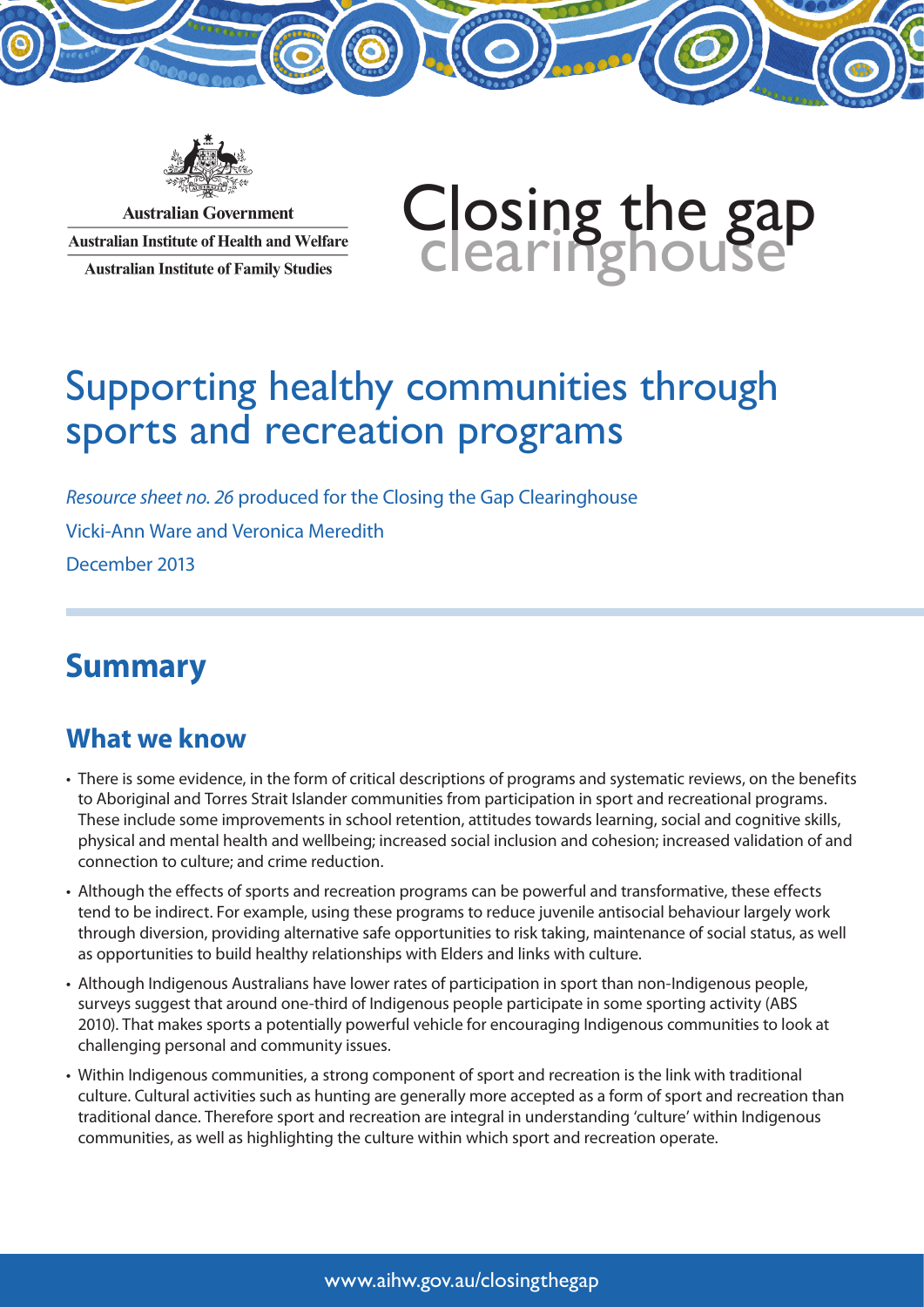### **What works**

There are a range of benefits pertaining to participation in sports and recreation activities. In the absence of evaluation evidence, below is a list of principles of 'what works' and 'what doesn't work' to assist with sport and recreation program implementation.

- Providing a quality program experience heightens engagement in the sports or recreational activity.
- Where no activity has been previously made available, offering some type of sport or recreation program to fill that void should be given priority over making selective decisions about which program to carry out.
- Linking sports and recreation programs with other services and opportunities (for example, health services or counselling; jobs or more relevant educational programs) improves the uptake of these allied services. This assists in developing links to other important programs for improving health and wellbeing outcomes, or behavioural change.
- For sporting programs, providing long-term sustained, regular contact between experienced sportspeople and participants allows time to consolidate new skills and benefits that flow from involvement in the program.
- Promoting a program rather than a desired outcome improves the uptake of activities—for example, a physical fitness program is more likely to be well used if promoted as games or sports rather than a get-fit campaign.
- Involving the community in the planning and implementation of programs promotes cultural appropriateness, engagement and sustainability.
- Keeping participants' costs to a minimum ensures broad access to programs.
- Scheduling activities at appropriate times enhances engagement—for example, for young people, after school, weekends and during school holidays, when they are most likely to have large amounts of unsupervised free time.
- Facilitating successful and positive risk taking provides an alternative to inappropriate risks.
- Creating a safe place through sports or recreation activities, where trust has been built, allows for community members to work through challenges and potential community and personal change without fear of retribution or being stigmatised.
- Ensuring stable funding and staffing is crucial to developing sustainable programs.

#### **What doesn't work**

- Some sports activities can contribute to exclusion on the basis of race, class or gender, for example football tends to exclude females, so adjunct programs need to be run, or more inclusive activities selected.
- Expecting too much from a program (for example, having an expectation that a sports program will eliminate substance abuse or antisocial behaviour). Programs need to be linked to other services and programs to maximise positive outcomes.
- Expensive activities, or those that do not engender broad community interest, can increase social exclusion.
- Promoting the wrong focus—for example, badging a program as a health program rather than a games program—reduces its attractiveness to young people.
- Programs that are not developed in conjunction with the target community are less likely to have buy-in.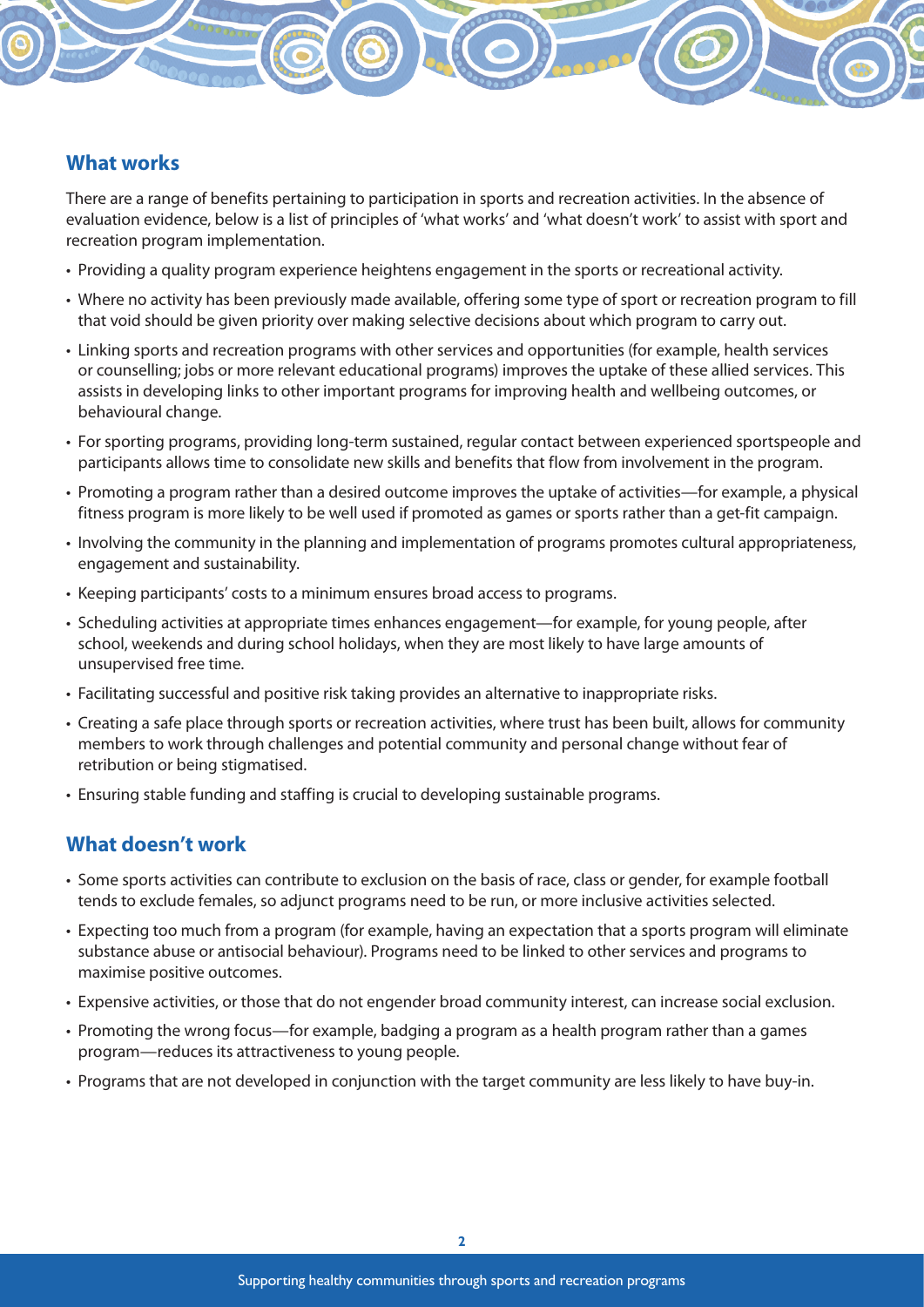## **What we don't know**

- Many of the positive effects of participating in sports or recreational activities are indirect and long term, generally making it not feasible to categorically state causal links between programs and specific outcomes. Therefore, it is important that policymakers and researchers continue to refine indirect measures, as well as building a body of documented and evaluated programs that demonstrate effectiveness through these indirect measures. Solid program logic (that is, the logic or reasoning upon which the program is based) may assist with this.
- There is very limited literature on ways to address gender, financial and other barriers to participation in sports and recreation programs.
- Although the non-Indigenous literature on elite sports notes some problems with drug abuse among athletes, it is not clear in Indigenous-specific literature whether this is a problem, and if so, how it could be managed.
- The literature reviewed here does not discuss which types of programs are better suited to specific geographic locations (such as remote regions), ages or genders. Studies exploring these issues could make a valuable contribution to understanding where to target specific types of programs.
- Longitudinal studies of program outcomes would help to capture and assess the magnitude of those benefits of sports and recreation programs that appear to take longer to emerge than the average program funding cycle would allow.

# **Introduction**

Healthy communities are communities in which people have the physical and mental health and wellbeing needed to conduct their daily lives. The purpose of this paper is to review the available evidence of a range of sports and recreation programs in relation to their effects on supporting and building healthy communities.

This paper is based on the synthesis of findings from over 30 studies, covering all geographic areas from inner city to remote regions, and age groups ranging from primary school to young adult. The studies were identified through searches, using Google Scholar, as well as a range of academic databases such as Australian Public Affairs Information Service, ProQuest Social Science journals, and SocIndex. Studies were then selected for analysis and synthesis, based on quality and relevance to the topic.

The Australian studies used account for approximately two-thirds of the research, with some international studies included to add depth. More than half the studies looked at programs run in Indigenous communities in Australia and Indigenous communities in the United States, Canada and New Zealand, with additional evidence from other ethnic minority (that is, immigrant) and ethnic majority contexts. The research synthesised in this paper uses a range of research methods to develop this research evidence, predominantly descriptions and critical assessments of programs, as well as evaluations and systematic literature reviews.

These programs are often conceptualised as providing 'a site for self discipline and character building' (Hartmann 2003). This site or situation allows skills such as cooperation and conflict resolution; communication; problem solving; delayed gratification and self-discipline to develop. The development of these skills can, in turn, lead to a change in self-concept and self-esteem. In the case of crime prevention programs, these programs are thought to support the growth of protective factors that prevent engagement in antisocial behaviours (Nichols 2007).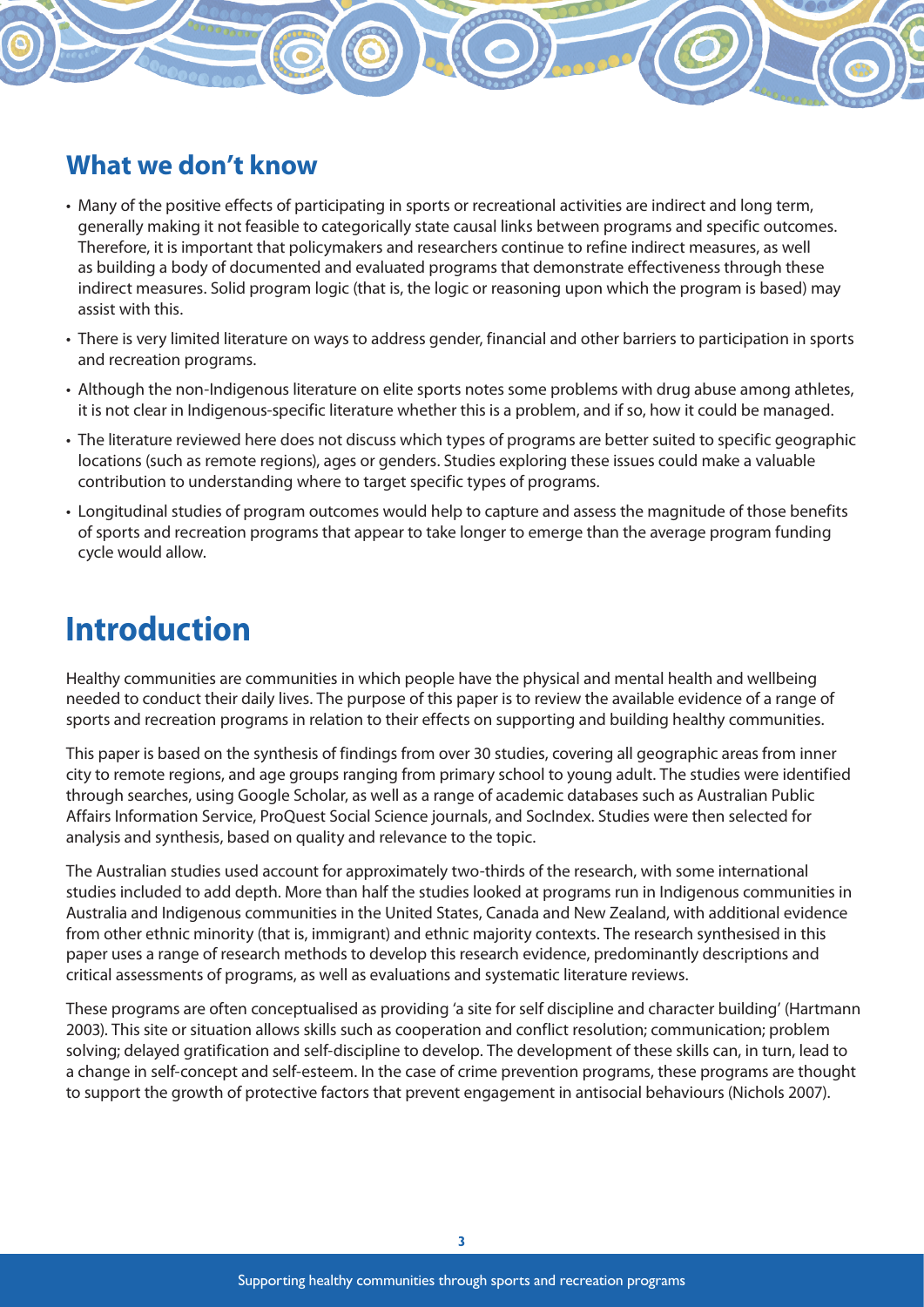# **Background**

### **Definitions of sports and recreation programs**

The terms 'sports' and 'recreation', for the purposes of this paper, will be used to mean the following types of activities:

- *Sports*: This includes a range of organised physical activities, such as football, netball, basketball, athletics and the like. These often have a competitive element. Types of sporting activities reviewed here include both team and individual sports (Cairnduff 2001; Morris et al. 2003b).
- *Recreation*: Recreation overlaps with sports, but also includes a range of other leisure activities that are not generally included in sporting categories. A range of non-Indigenous-specific activities are included in the evidence such as film nights, discos, family fun days and barbeques, and outdoor activities such as wilderness adventure programs. While art programs were not specifically addressed, many of the effects noted in the paper are also applicable to arts programs.

#### **A note about cultural heritage:**

The maintenance and promotion of Indigenous cultural heritage is vitally important for building healthy individual and cultural identities. Although this current paper will not include programs specifically designed to pass on Indigenous cultural learning and heritage, where evidence of this forms part of the overall sport or recreation program outcome, this will be disseminated.

## **Why are sports and recreation activities important in Indigenous communities?**

#### **The overall importance of sport and recreation**

This section explores the reasons why sports and recreation are important for supporting healthy communities, first looking at communities more broadly, before focusing specifically on why they are important activities in Indigenous communities. Sports and recreation are an integral part of any culture, society or local community. There is a large body of evidence, both in community sports and in sports therapies (that is, the use of sports as platforms for therapeutic treatment of physical or mental health issues), which demonstrates the links between these activities and improved physical and mental wellbeing (Cunningham & Beneforti, 2005; Nichols, 2007; Ruhanen & Whitford, 2011), as well as with improved social cohesion and inclusion.

Sports and recreation programs for young people often provide a vehicle for improving educational engagement, academic achievement, and job-readiness; reducing antisocial behaviour; and providing avenues for more positive types of risk taking (Nichols 2007). Some degree of risk taking is a normal part of adolescent and teenage behaviour. However, where risk- taking leads to harm of self or others, it is unlikely to be considered healthy or normal. Although a more limited effect, participation in these activities can generate positive economic outcomes by building skills in sporting pursuits and other recreational activities, and by generating tourism (Masterman, 2004, cited in Ruhanen & Whitford 2011:35). The enjoyment (or 'fun') that active or passive participation in these activities generated is both intrinsically beneficial and a powerful 'hook' for engaging communities in programs with other social or personal development objectives (Hartmann 2003).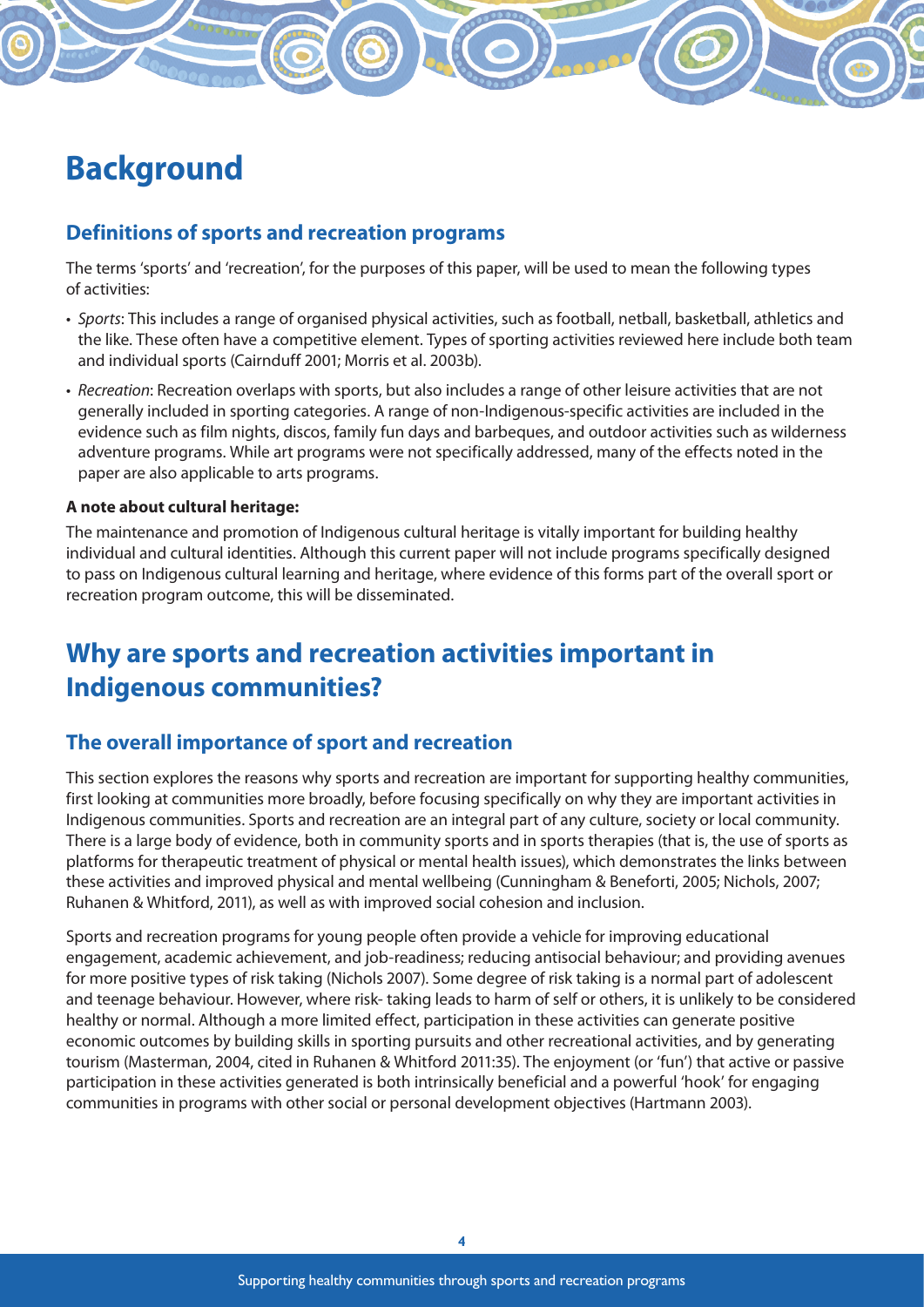## **The role of sports and recreation activities in Indigenous communities**

Although Indigenous participation in sports is somewhat lower than that of non-Indigenous Australians, approximately one-third of the Indigenous population participates in some form of sporting activity (ABS 2010). These participation rates demonstrate that sports and recreation activities are an important part of daily life for many Indigenous people.

There are further reasons why sports and recreation programs play an important role specifically in the lives of Indigenous peoples and are a cost-effective means for supporting healthy communities:

- In remote communities, there is often limited infrastructure and programming to provide leisure and other pursuits (SA CSI 2007; Cunningham & Beneforti 2005), at times leading to engagement in unhealthy or negative activities (SA CSI 2007). The evidence suggests that providing locally relevant sports and recreation programs can be useful in building a sense of purpose, hope and belonging in these communities (Ruhanen & Whitford 2011; Stojanovski 2010).
- In regional and urban areas where Indigenous individuals and communities are in the minority, these activities provide an opportunity for improved social inclusion in the broader community (Cunningham & Beneforti 2005; Ruhanen & Whitford, 2011).
- Participation in these activities is also seen as a protective factor against substance abuse, self-harm and other negative behaviours (ACER 2011; Cairnduff 2001; Cunningham & Beneforti 2005; Stojanovski 2010).

#### **Some caveats to the evidence base**

There are a number of caveats in the literature to the effects of participating in sports and recreational activities, and these should be noted. First, not everyone is interested in the same types of sports or recreation, so having only one option may limit the involvement of those not interested or not skilled, thereby contributing to increased social exclusion. Therefore, ideally a range of activities is recommended to allow everyone to participate fully in ways that are most effective in engaging them (Cairnduff 2001; Nichols 2007).

Second, some sporting and other recreational activities tend to be too expensive for disadvantaged and low-income groups and therefore may also contribute to increasing social exclusion (Nichols 2007; Sabo et al. 2005; Tonts 2005). Other activities have been variously noted as producing an exclusionary impact upon some groups in the community on the basis of ability, class, gender or race (Cairnduff 2001; Sabo et al. 2005; Tonts 2005). For example, girls in many communities may not be interested in playing football. Care needs to be taken therefore in selecting activities that will maximise community members' opportunities to participate (Tonts 2005).

Third, a small number of studies identified the problem of substance abuse in highly competitive sports (for example, Nichols 2007). This issue should be monitored carefully in the development of any sporting or recreational program.

Finally, it is important to note that direct causal claims about benefits are problematic (Hartmann & Depro 2006) because such benefits are often diffuse, long term and therefore difficult to measure (Cairnduff 2001; Cunningham & Beneforti 2005). Measurements of outcomes and impacts therefore tend to be via indirect means or proxy measures, such as improved attendance and retention at school, or reduced ambulance and police call-outs.

While this means program acquittals based solely on quantitative data become largely meaningless, the lack of statistical measures or data do not equal a lack of benefits (Cunningham & Beneforti 2005). Thus, in implementing the programs described here, it should be noted that program benefits cannot be manipulated for short-term gain, so it is imperative that a longer-term view of benefits be adopted (Cameron & McDougall 2000; Cunningham & Beneforti 2005).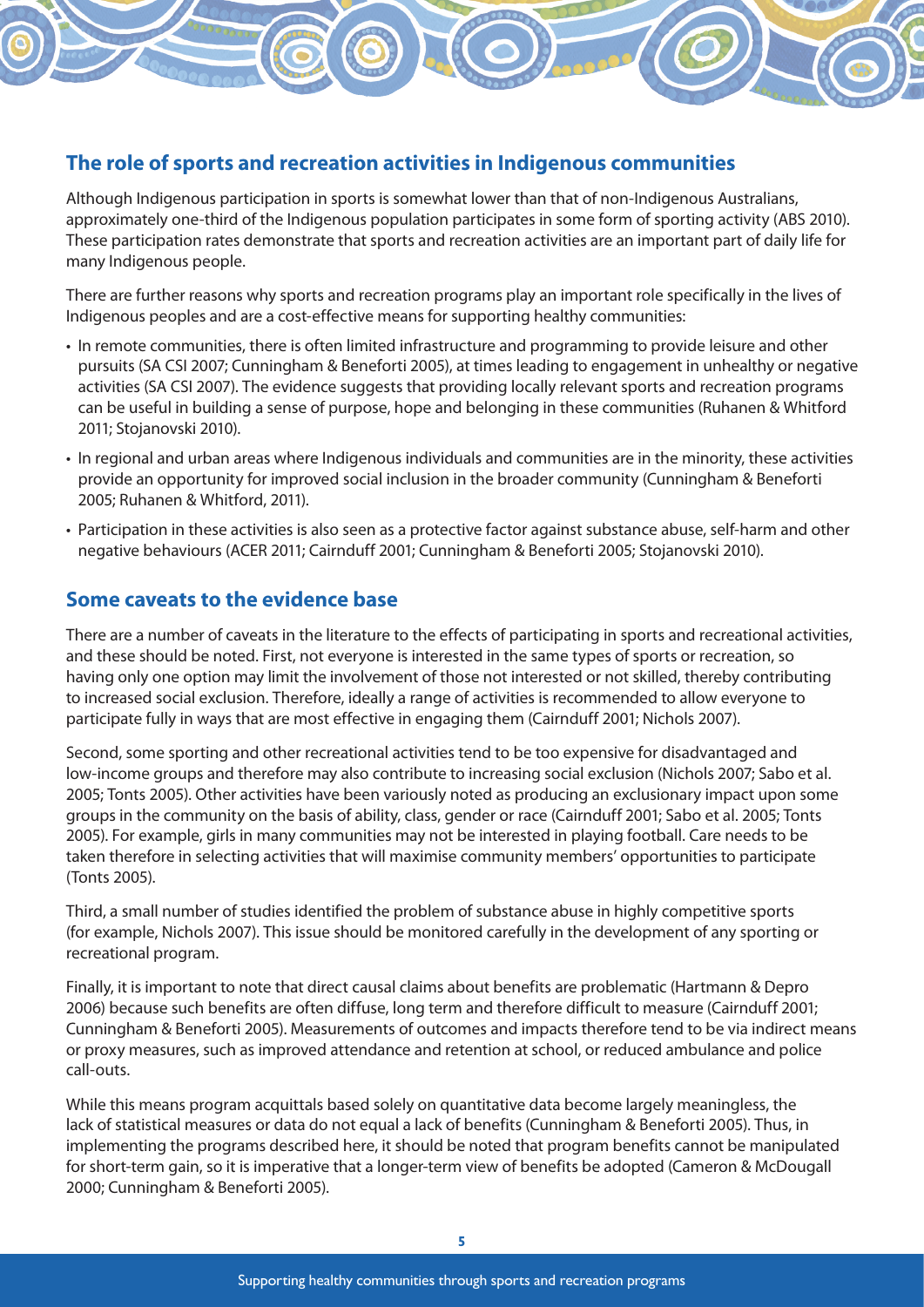## **What are the benefits of participating in sports and recreation programs?**

There are many documented benefits of how participation in sports and recreation programs is valuable for Indigenous communities and individuals. In this section, a profile of these benefits is provided. Several broad areas of benefit emerge in the literature—improvements in learning and education outcomes; countering boredom and reducing crime and antisocial behaviour; improved health and wellbeing; increased civic engagement; increased social inclusion; and opportunities for employment and economic development.

### **Improved learning and education outcomes**

Where Indigenous students have disengaged from school, sports activities and recreation have often been used as one of a combination of strategies to successfully re-engage them—that is, to improve attendance, retention at school and academic achievement (AIFS 2011; Higgins & Burchill 2005; HoRSCATSIA 2011; Lonsdale et al. 2011; Rynne & Rossi 2012).

Participation in these programs has also been shown to improve a range of cognitive and social skills. These include:

- self-discipline (Light 2010; Lonsdale et al. 2011)
- self-confidence, cultural identity and pride (Lonsdale et al. 2011)
- goal setting and delayed gratification (AIFS 2011; Light 2010; Lonsdale et al. 2011)
- cooperation and conflict resolution (Higgins & Burchill 2005).

#### **Box 1: The Sporting Chance Program**

The Sporting Chance Program aims to improve educational outcomes for Indigenous students (boys and girls) using sport and recreation as a vehicle to engage them in their schooling (Lonsdale et al. 2011). There are two distinct components of the program: School-based Sports Academies for secondary students, and Education Engagement Strategies, for both primary and secondary students.

The academies offer 'innovative and high-quality sports-focussed learning and development opportunities' (Lonsdale et al. 2011:13) to engage students in school. The academies are intensive, offering mentoring and support to students at least once per week and in some cases every day, before, during and after school. The Education Engagement Strategies are less intensive, vary considerably and involve visits at least twice per year to the school of high-profile athletes, who stay in a community for 1–5 days and provide mentoring and role-modelling activities for young people (p. 13).

ACER's (Lonsdale et al. 2011) evaluation of Sporting Chance demonstrated that there has been improved attendance and engagement in schools running both components of the program, improvement in learning achievement and retention to Year 12 at some sites (others were inconclusive) and increased parental and community involvement in schools (p.4–5). The sustainability of engagement in school is more evident in the School-based Sports Academies than the Education Engagement Strategies (p.4).

Additional benefits include parental pride in the achievements of their children, school staff observing positive changes in 'student confidence, self-esteem, behaviour, attendance and engagement in learning', and the students themselves being able to articulate a range of positive learnings from their participation (p.5).

The ACER evaluation suggests that 'there is insufficient evidence to show a clear link between Academy or Education Engagement Strategy participation and improved academic outcomes' (p. 4).

*Source*: Lonsdale et al. 2011.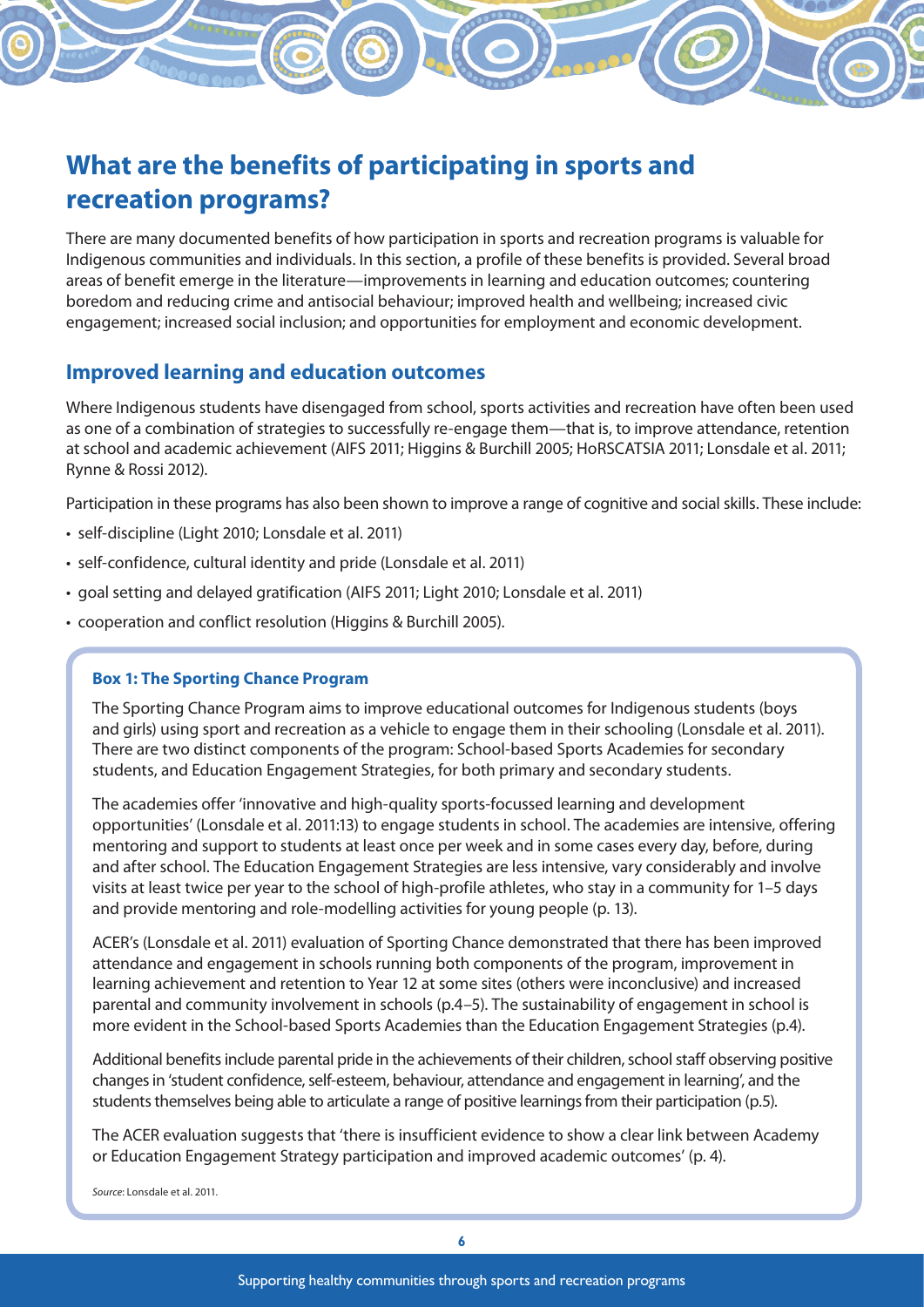### **Reduction of antisocial behaviour and crime**

Sports and recreation programs often aim to reduce crime and antisocial behaviour indirectly through the provision of alternative, healthy activities (Allard et al. 2007; HoRSCATSIA 2011). Although not an Indigenous study, Hartman's analysis of a midnight basketball program in the United States provided evidence of statistically significant reductions in property crimes in cities with such a program, as compared to cities with no program (Hartmann & Depro 2006).

Evidence that sports and recreation programs help to reduce antisocial behaviour and crime across Indigenous communities is varied. Although some Indigenous community members believe that sporting programs offer opportunities to reduce boredom, and keep young people from involvement in crime, others warn against seeing sporting programs as a 'cure-all' for social issues including criminal behaviour (Rynne & Rossi 2012). It is important to consider that, although it is unlikely that sports and recreation programs will have a direct impact on reduction of antisocial behaviour and crime, they form an important mechanism by which positive social and personal development may occur (Morris et al. 2003b).

The popular view that sporting programs for youth will keep them busy and out of trouble appears to be more evident for Indigenous individuals in programs where the motivation to stay away from criminal or harmful activities is high, and the level of involvement by coaches, mentors and police is of an intense nature (CBSR 2012:39; Rynne & Rossi 2012).

#### **Box 2: The Wadeye AFL Development Program**

The Wadeye AFL Development Program in the Northern Territory provides a good example of this position. The initial introduction of a senior league in Wadeye did not appear to be having an impact on community safety and reduction in violent behaviour, both important aims for the program.

In response, the community initiated lobbying for a regional team that people can get behind and support, as this was seen as an opportunity for the community to unite. After the successful entry of Wadeye Magic into the Northern Territory Football League (NTFL) there was overall support for the view that the community was calmer and more cohesive. Players, families and community members voted 'helping players stay out of trouble' as the second most significant change that had occurred since the program inception (p. v–vi, 41).

However, it is the participation rules for the Wadeye Magic football program that appear to be specifically helping a small number of young Indigenous men stay out of trouble. The Community Police Liaison officer views the playing list each week (which consists of approximately 50 local men) and if any of the players are identified to have been causing trouble, they are excluded from playing that week. Opportunities to play for Wadeye Magic are extremely coveted; hence the incentive to stay out of trouble is high (p. 39).

*Source*: CBSR 2012.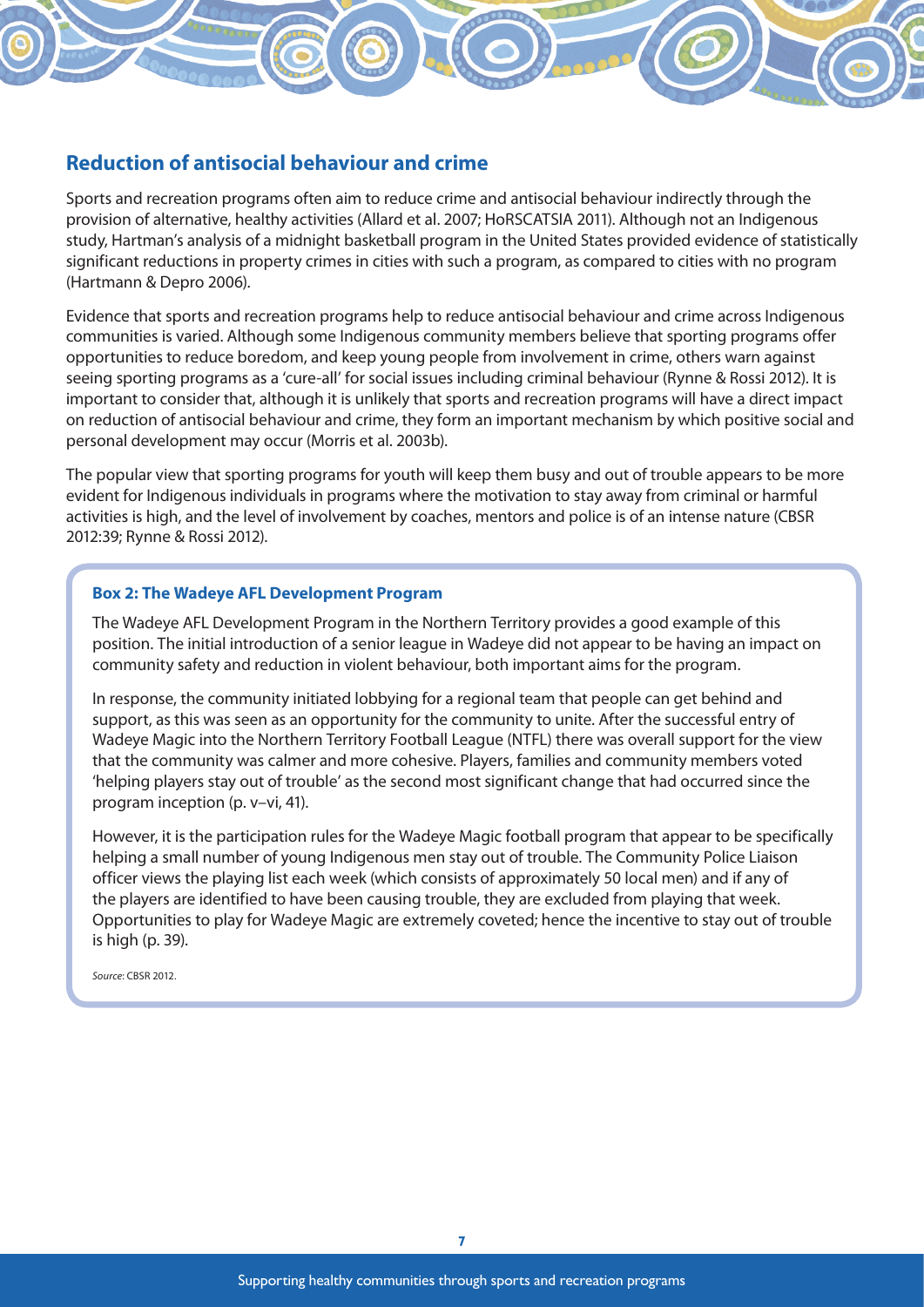#### **Box 3: Clean Slate Without Prejudice Program**

Another sporting program that appears to be having an impact on crime reduction among Indigenous offenders is the 'Clean Slate Without Prejudice' Program in Redfern, New South Wales. Designed specifically to divert Indigenous young people from engaging in further criminal activities, the Redfern Local Area Command, in partnership with the Tribal Warrior Association (TWA), runs the program.

Men participating in the program undertake boxing and fitness training, volunteer with TWA, and attend various forums on topics such as health and exercise, substance abuse and family violence. Police also regularly meet with the participants to provide mentoring and train with them in the boxing and fitness program. In addition, Indigenous Elders from Redfern and inner Sydney operate the TWA and this provides training for the commercial maritime industry and certification in mentoring diverse cultures, with a view to helping program participants find employment and harness their own experiences to mentor other young Australians, particularly Indigenous youth.

The initial program, which started in 2009, saw only 1 of the 10 participants re-offend. Although causal links cannot be inferred from this report, Redfern Local Area Command reported that, in 2009, there was an 80% drop in charges of robbery against Indigenous men.

*Source*: Judicial Commission of New South Wales 2011.

#### **Health and holistic wellbeing**

Participation in sports and active recreation activities has direct benefits in improving physical health and wellbeing, such as increased life expectancy and reduced heart disease (Higgins & Burchill 2005; Reimers et al. 2012; Ruhanen & Whitford 2011).

The benefits of these programs become even more apparent in improving mental health and wellbeing. Several authors reported improved mental health and even a reduction in self-harming behaviours following community sports and recreation programs (Frazier et al. 2007; HoRSCATSIA 2011; Ruhanen & Whitford 2011; Sabo et al. 2005:8). Some of the specific benefits include reductions in harmful behaviours (HoRSCATSIA 2011) and reduced suicide and depression in adolescents (Sabo et al. 2005).

Additional benefits include:

- increased self-esteem, dignity and confidence (Atherley 2006; HoRSCATSIA 2011; Nichols 2007; Phipps & Slater 2010; Ruhanen & Whitford 2011)
- empowerment and an increased sense of control or agency (Atherley 2006; Nichols 2007; Phipps & Slater 2010)
- pride in one's personal or community achievements, which is crucially important in marginalised communities (Atherley 2006; Lonsdale et al. 2011; Tonts 2005)
- increased resilience (Hunter 2012).

#### **Increased civic participation**

Participation in Indigenous sports and recreation programs has been shown to open up opportunities for development of leadership skills as well as increasing access and involvement in activities that have valued outcomes for individuals and their communities. Opportunities to organise and run award nights; volunteer in a community shed building project (AIFS 2011); and developing coaching skills that allow participants to reinvest in programs (Rynne & Rossi 2012) are just a few examples.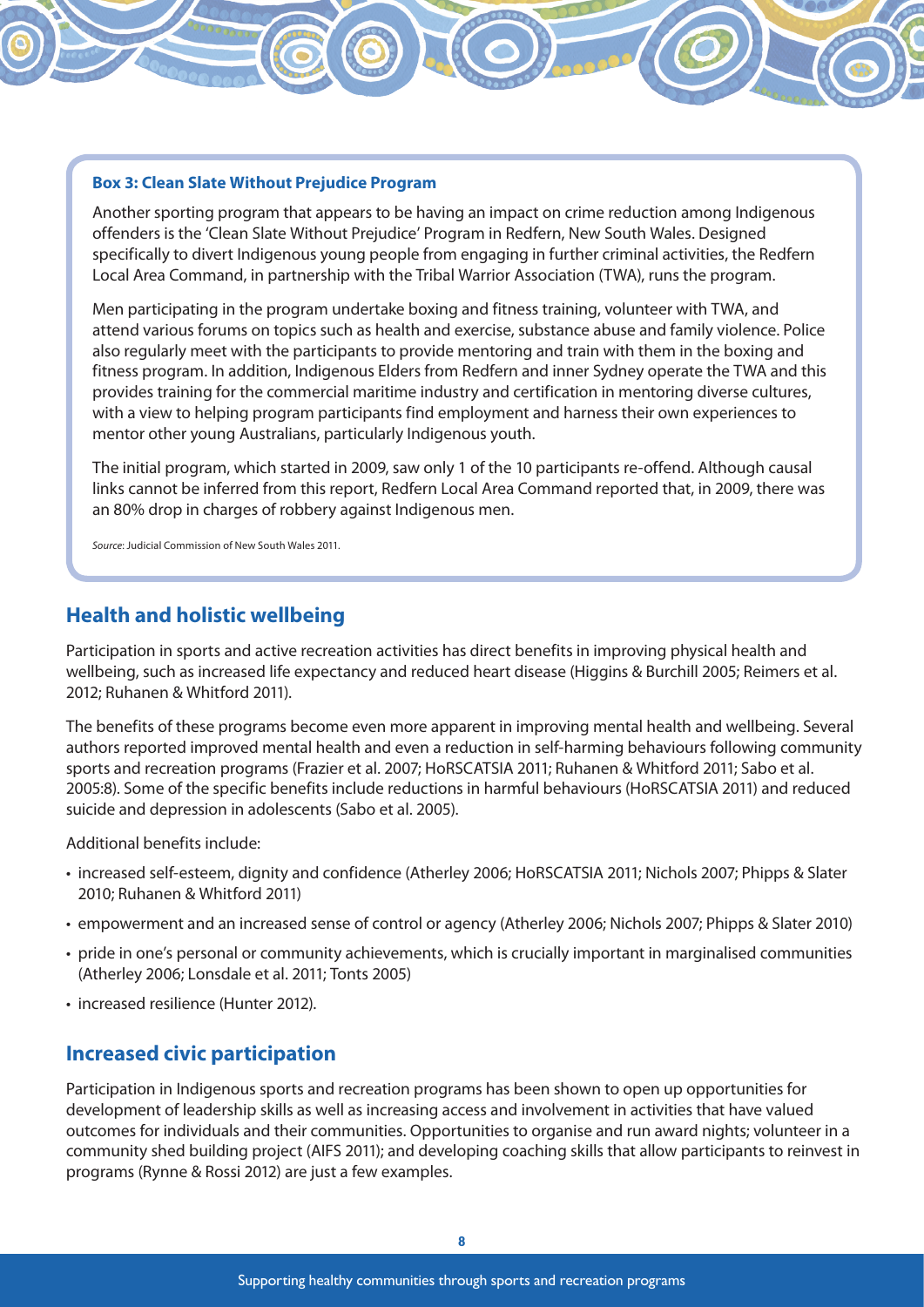## **Increased social inclusion**

Even with the caveats stated earlier, participation in sports or recreational programs is regularly demonstrated to increase social inclusion and decrease exclusion. Activities must be appropriate and implemented effectively (Cairnduff 2001; Tonts 2005). (Principles for appropriate selection and implementation are detailed in the 'Conclusion', below.) Indigenous festivals can act as 'fulcrums for social and traditional cohesion' (Cameron & McDougall 2000:4), and deep friendships can develop through shared, vigorous sports training sessions and competitions (Light 2010).

### **Economic development—career pathways and tourism**

Participation in sports and recreation programs can lead to economic development through direct training in specific job skills (for example, sports coaching) or indirectly by encouraging increased tourism (Higgins 2005). The latter is particularly salient in communities where sports events can attract increased tourism (Ruhanen & Whitford 2011).

An Indigenous surfing program that the Australian Sports Commission developed has demonstrated an example of community and individual capacity building as a result of sports programs. In collaboration with Surfing Australia and local communities, 5 locations across New South Wales, Victoria, South Australia and Queensland participated in surfing programs that were delivered in a variety of contexts, ranging from twice-yearly holiday camps to weekly sessions as part of the school sports curriculum (Rynne & Rossi 2012).

As a direct result of 1 program, 9 participants went on to gain qualifications as surfing coaches. This achievement allowed these participants to gain access to equipment, provide coaching to other young people, and develop themselves as future mentors and role models. In addition, local programs are now able to employ Indigenous coaches from the local area, instead of contracting non-Indigenous coaches from outside the community. The concept of being self-sufficient in running future surfing programs was an important outcome as one program coordinator relayed, 'Obviously what will happen eventually—my vision is—once we train all these coaches up, the communities will be able to run the programs' (Rynne & Rossi 2012:34).

## **How do sports and recreation programs support healthy Indigenous communities?**

The studies reviewed here suggest that there is a range of mechanisms through which sports and recreation programs support healthy communities and assist communities in tackling negative behaviours. As noted above, the benefits of these programs and activities are often realised indirectly and cannot be manipulated, so the development of a given program will not necessarily automatically result in a particular personal or social outcome. Several themes emerged in the literature around these mechanisms, as detailed below.

#### **Fun and enjoyment as an engagement tool**

Participating in sports and recreation programs is enjoyable for most people, providing opportunities to build physical and social skills and develop friendships. This makes sporting and recreation activities useful for engaging people in programs that aim to build other skills or promote health goals such as increasing life expectancy, which of themselves are of less intrinsic interest (Cunningham & Beneforti 2005; Light 2010; Reimers et al. 2012). Pleasure and 'kicking up dust' (Slater 2010:147) are also important mechanisms by which both traditional and non-traditional forms of sport and recreation can help to improve mental wellbeing (Phipps & Slater 2010; Sabo et al. 2005; VicHealth 2010).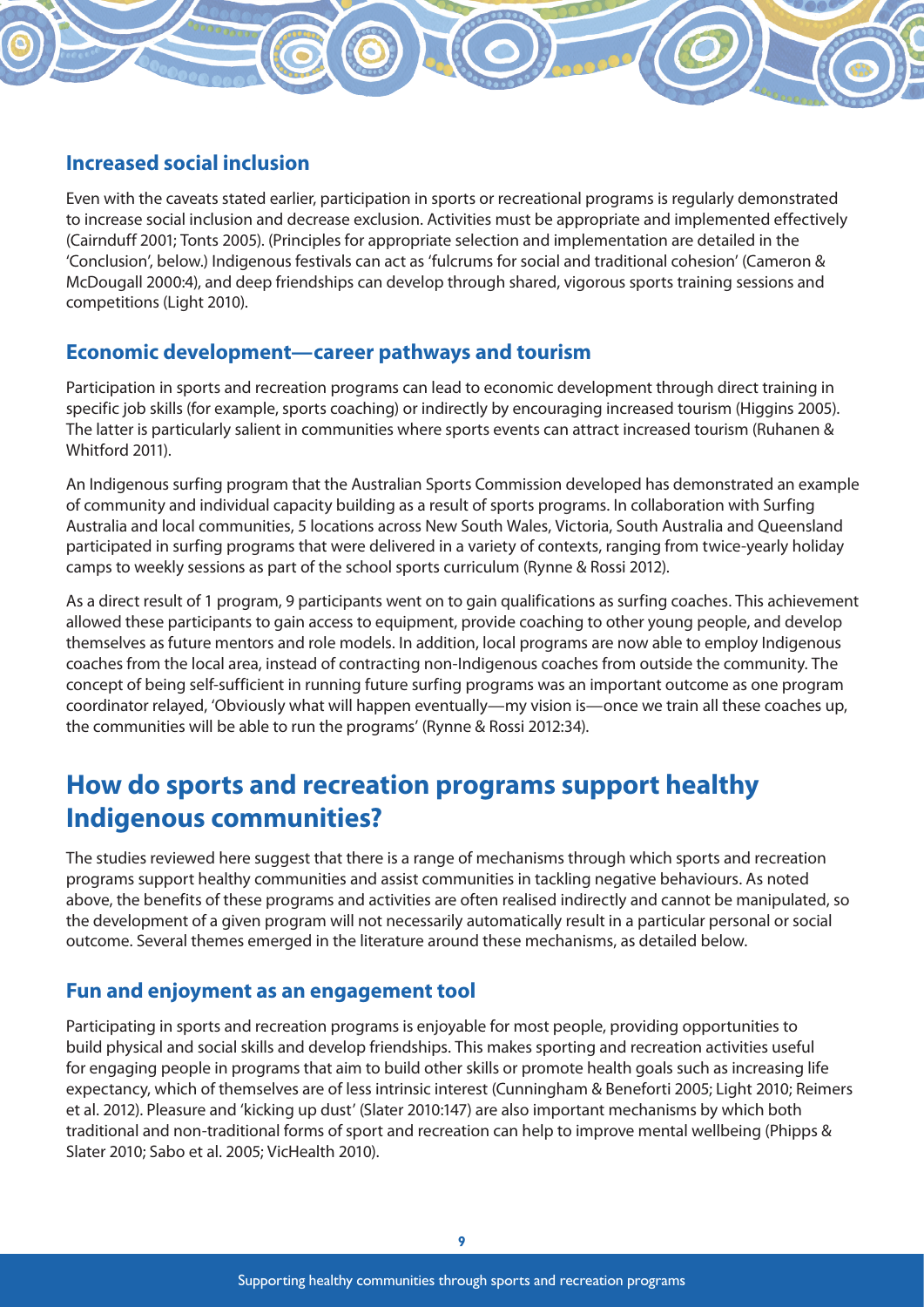### **Role models and mentoring**

Positive role modelling and mentoring often occurs as a natural process when young people work alongside accomplished sportspeople and senior community members. According to the South Australian Commissioner for Social Inclusion, young people are actually *looking* for positive models to emulate (SA CSI 2007).

Indigenous Australian cultures tend to have observational learning styles, which are facilitated in sports and recreation programs in a highly effective manner (O'Brien et al. 2009). Young people are able to observe, and then emulate behaviours to which they aspire (O'Brien et al. 2009).

Similarly a coach who is genuinely caring yet disciplined can provide a role model to which young people can aspire (Hartmann 2003; Light 2010). Likewise, younger players often emulate the behaviour of talented Indigenous footballers, provided the senior players' on-field and every day off-field behaviours are consistent (O'Brien et al. 2009).

#### **Box 4: Coonamble sports mentoring program (Stride Foundation)**

Coonamble is a disadvantaged community in the far northwest of New South Wales, with large numbers of single-parent families, and often a lack of positive male role models for young boys (AIFS 2011:1).

In conjunction with a local reference group comprised of Coonamble residents, the Stride Foundation established a sports mentoring project to promote healthy development, build greater links to the community, and teach a range of pro-social skills to young boys in the town.

Thirty young males aged 12–18 participated in this project over 2 years. These boys typically 'may not normally have engaged in school activities or health promotion programs' (p.2). Adult mentors were recruited from local sports clubs and provided with training in mentoring skills, and a community dinner was held to promote the program. Given the community's existing efforts to build cohesion between Indigenous and non-Indigenous residents, a 'mixed racial group of young people and mentors' was developed (p. 3).

Sporting participation was encouraged, and even rewarded through a Sports Award night. In addition to participating in regular sports and mentoring, the youth were encouraged to raise funds for a sports equipment storage shed at the local sports oval, and participate in a trip to Sydney to see a rugby match and meet famous professional rugby players.

Raising funds for the shed helped to build a greater sense of connection to the local community, and the Sydney trip helped to cement relationships between mentors and mentees. An AIFS review of this program demonstrated that young participants exhibited 'improved…attendance, behaviour and retention at school', 'increased social, emotional and relationship development' and empowerment with 'skills and motivation to achieve their goals' (p. 6).

*Source*: AIFS 2011.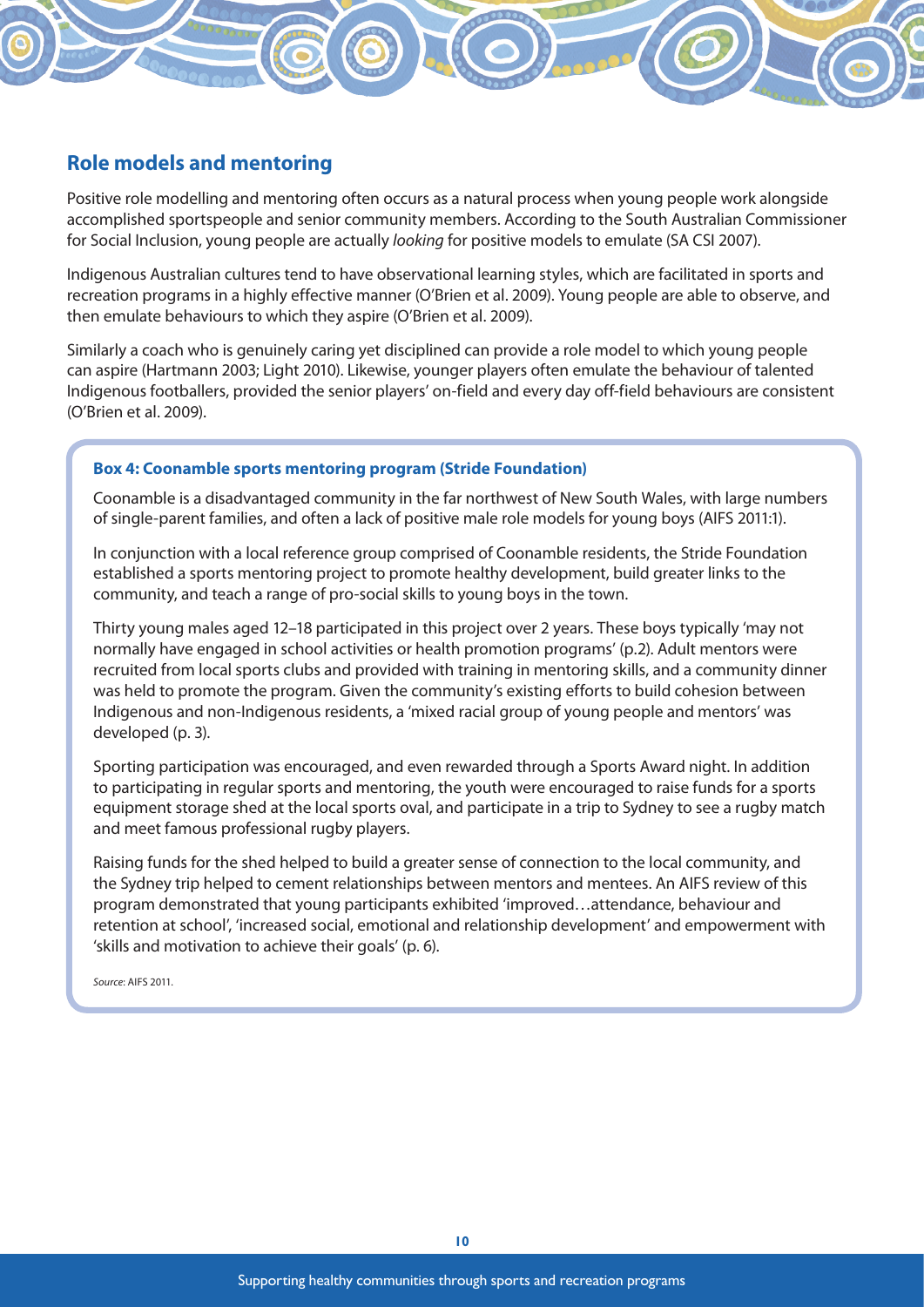## **Diversion from inappropriate behaviour**

Boredom and a sense of having no purpose are often precursors to engaging in antisocial, destructive or illegal activities. Participating in active pursuits is a prime mechanism for preventing these types of behaviours (Delfabbro & Day 2003; Stojanovski 2010). In the case of youth, being involved in active pursuits reduces the amount of unsupervised free time they have, which reduces their capacity to engage in negative or risky behaviours (Morris et al. 2003b:1), while promoting positive behaviours and even some social or employment opportunities (Frazier et al. 2007).

Nichols also noted that by providing a positive environment in which to take risks, sports can provide an alternative to criminal behaviour as a way of maintaining one's social standing (Nichols 2007). The South Australian Commissioner for Social Inclusion interviews with delinquent youth document that they actually repeatedly call for increased arts and sporting activities, so that they do not turn to crime for something to do (SA CSI 2007). Sport is repeatedly shown to be a 'powerful antidote to boredom' (Cunningham & Beneforti 2005:89; Ruhanen & Whitford 2011). Sporting activities can often require longer-term commitment to build technical skill and mastery, which Nichols suggests can be a hook, or long-term diversion from negative behaviours (Nichols 2007).

By building greater social interaction and greater understanding of other groups in the community (for example, age or ethnic groups), sports and recreational activities can help to reduce the fear of crime in the community, as well as building empathy which may help to prevent would-be criminals from engaging in wrongdoing (HoRSCATSIA 2011).

#### **Empowerment**

Empowering people to live happy, fulfilling lives is an important mechanism for developing sustained, healthy communities. Sports and recreation programs can be pathways to empowerment, demonstrated in the following two examples.

• Taking control in civic spaces:

 O'Brien and colleagues found that…connection to role models was considered important for the development of a sense of empowerment in Indigenous community members over their lives (O'Brien et al. 2009:202).

• Employment and self-sufficiency:

 Instead of paying for skilled non-Aboriginal instructors to come into an Indigenous community program to provide surf coaching, the community is able to employ local young people who have completed their surf coach training, which will eventually enable the communities to run the programs themselves (Rynne & Rossi 2012).

## **Building social, cognitive and emotional skills**

Sports and some types of recreational programs not only teach physical skills, but can also be used to teach a range of other cognitive social skills that are important for personal and community functioning in everyday life. For example, group activities can be sites for learning to communicate more clearly, relate to different people, build networks (that is, social capital), contribute ideas, and learn pro-social values (Light 2010; Nichols 2007).

In addition, sports and recreation programs can support skills development in the following 4 ways:

1. **Context-based learning situated in a community of practice:** Participation in sports and recreation allows for learning new cognitive, social and other skills via context-based learning—that is, learning skills that are relevant to needs here and now (Fogarty & Schwab 2012).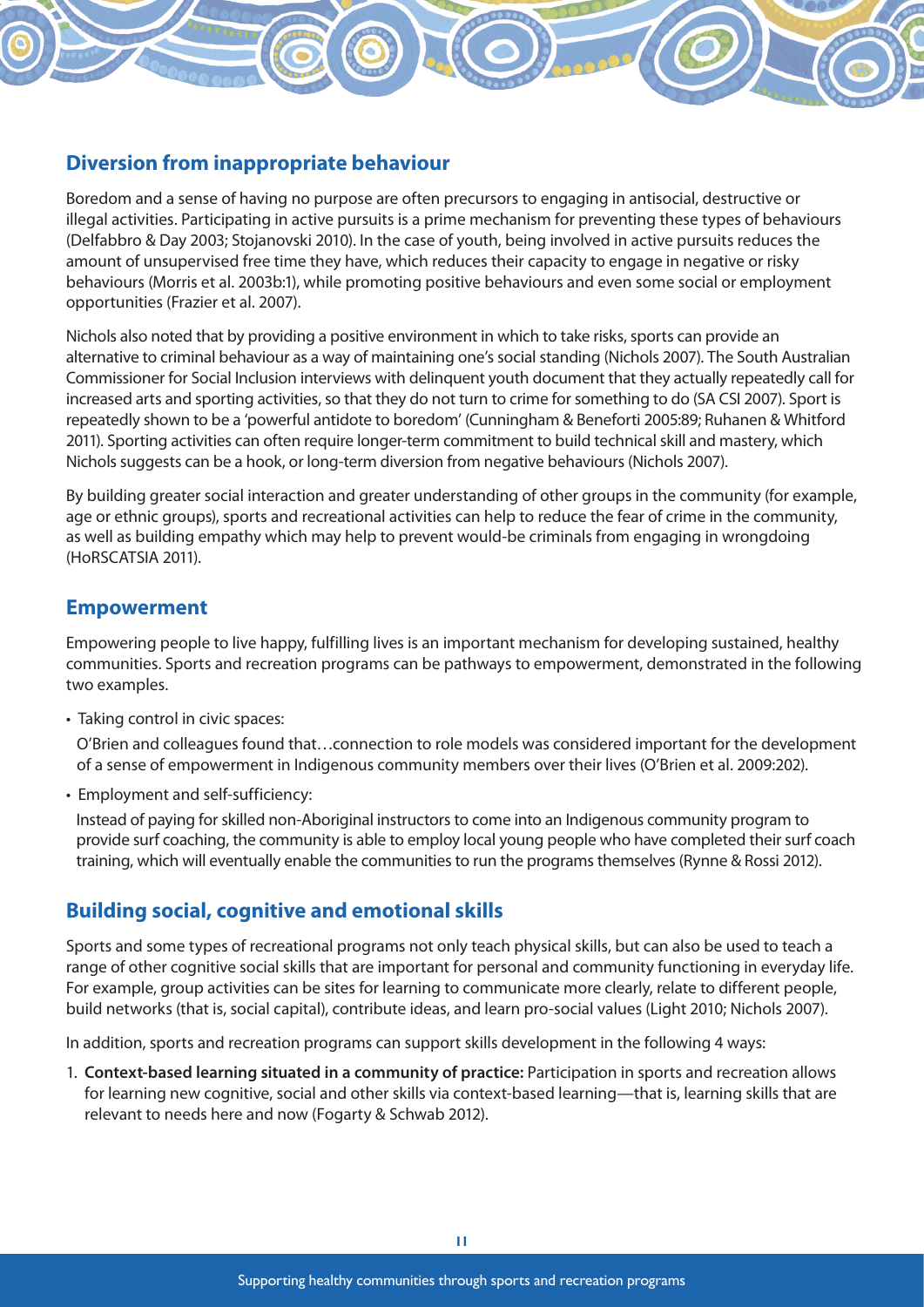Research in education has repeatedly shown that [an Indigenous] student's ability to 'scaffold' new information on top of an existing knowledge base is a precursor to improved educational attainment (Fogarty & Schwab 2012:14 citing McRae et al. 2000).

 Furthermore, they take place in a community of practice—that is, a group of people conducting the same activities at varied skill levels, which supports the learning process (Light 2010).

#### **Box 5: Clontarf Football Academies**

The Clontarf Foundation uses Australian Rules football as the hook to improve Indigenous boys' educational engagement. Its School-based Sports Academies are funded under the Sporting Chance Program and aim to improve the education, discipline, life skills, and self-esteem and employment prospects of young Indigenous men. The program offers a wide range of student activities including for example camps, excursions, leadership and team building. The focus is on these activities rather than sport as such. The program provides up to 50 hours per week with students (including during and afterschool contact, lunchtimes, camps, workplace and community visits). While some activities are incentives for school attendance, academic effort, general good standing and positive behaviours, many activities are to engage some of the most at-risk and disengaged students who wouldn't otherwise attend school (ACER 2011: 55–60). Staff induct students into the academy, help students with their subject selection and participate in a range of support activities, either helping in a whole-class situation or withdrawing small groups or individual students to work on a one-on-one basis (ACER 2011:56).

An evaluation of the Clontarf Football Academies by Nichols (2007) demonstrated an average 80% retention rate across the 3 study sites (that is, 3 schools), generally exceeding average Indigenous completion rates across Western Australia by 17%. Further, approximately 80% of graduates gained employment compared to the national Indigenous labour force participation rates of 64%. These rates were current at the time of the study (Nichols 2007:112–3).

The collection of performance data for the Sporting Chance Program has changed over the life course of the program, which has limited the availability of current performance outcomes. However, the authors note that 'The professional judgement of school staff suggests that the Sporting Chance Program is having a moderate (positive) impact on students in relation to attendance, engagement, achievement, retention and parental/community involvement' (ACER 2011:94).

Key success factors for the program are the quality and commitment of the staff; autonomy, structure and routine in the project; and consistent sufficient project funding (ACER 2011:59).

*Source*: Nichols 2007; ACER 2011.

- 2. **Fostering social interaction:** Social interaction is important for building a supportive environment to support changes in behaviour and attitudes, and helps reduce social isolation and build social inclusion (Cameron & MacDougall 2000:1; Ruhanen & Whitford 2011).
- 3. **Fostering intercultural exchange can help to build greater social cohesion:** The evidence shows that sporting events can foster intercultural exchange. This can occur between different Indigenous groups (Phipps & Slater 2010; Ruhanen & Whitford 2011), and can also occur between Indigenous and non-Indigenous groups (Higgins 2005).
- 4. **Group activities can promote inclusiveness:** Where activities are low cost and inclusive of anyone with a shared interest, they can promote social inclusion and reduce social isolation (Light 2010; Tonts 2005).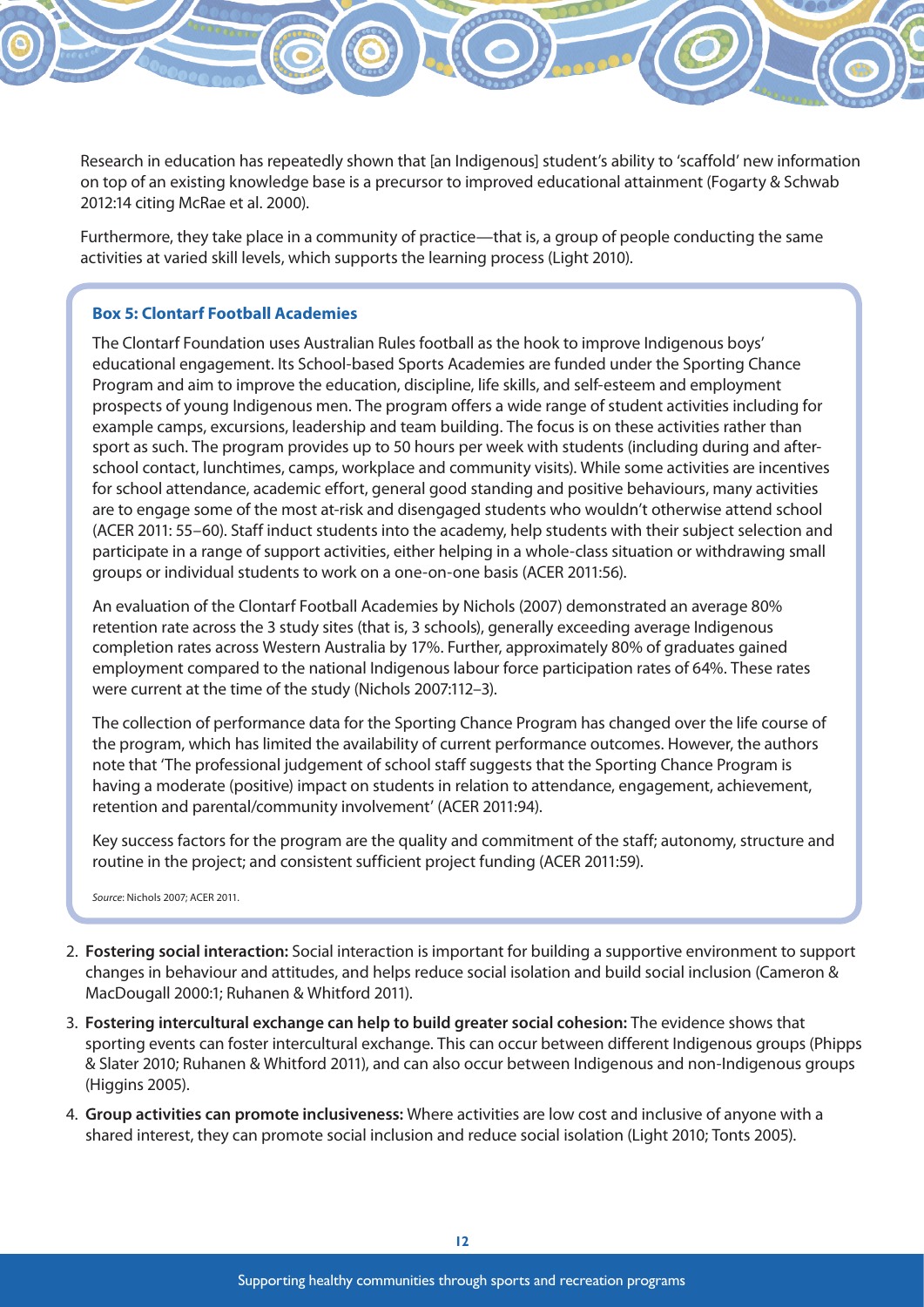## **Self-expression**

Many studies discussed the role of sports and recreation activities in building identity (Light 2010). For example, O'Brien and others' (2009) study of the Rumbalara Football Club in Victoria showed how the club helped to foster positive Indigenous identities through role modelling and mentoring.

## **Principles for implementing effective programs in Indigenous communities**

The evidence that has been presented thus far clearly reveals the beneficial impacts and outcomes from sports and recreation programs in Indigenous communities. There are a range of principles presented in the literature that should be considered and incorporated into the development and implementation of a locally relevant and effective sports or recreation program. These have been grouped under several themes which emerged during this study. A diagram summarising these principles is also provided at the end of this section.

### **Program design**

- **Where no activity has been previously made available, offering some type of sport or recreation program to fill that void should be given priority over making selective decisions about which program to implement.** The evidence suggests that there is no one sport or recreation activity that produces a given outcome. Rather, studies that attempt to compare the relative effectiveness have found that they are all roughly equal in effect. However, given that different activities appeal to people of different ages and genders, there is ultimately a need to provide a range of activities (Morris et al. 2003a; 2003b).
- **The quality of a sports or recreation experience is just as important as the end-product.** These types of programs produce benefits through engaging in the process, so it is more important to develop a positive process than a refined end-product (Cunningham & Beneforti 2005). To facilitate positive personal and social changes, it is also of crucial importance to *create a safe place to explore new ideas and experiment with change* (Morris et al. 2003b).
- **Appeal to target group's passions and interests.** This will most certainly improve the uptake of a program (Hartmann 2003).
- **Link sports and recreation programs to other services and opportunities.** A given sports or recreation program in itself may not be sufficient to achieve improved health and social outcomes. Therefore, links to other services (for example, health or employment services) or to other education or vocational development opportunities are important to capitalise on the outcomes of a program (Cameron & MacDougall 2000; Hartman 2003; Hartman & Depro 2006). Linkages between sports and recreation programs and multiple local community service agencies—where other needed services can be accessed—appear to have the most positive effects (Morris et al. 2003a).
- **Sustainable programs are crucial to maximise long-term outcomes.** Sustainability requires stable staffing and adequate resources, both in terms of finance and equipment (Cunningham & Beneforti 2005; Lonsdale 2011; Morris et al. 2003a). Long-term funding is crucial to set up programs and build momentum, as trust often needs to be built first (Cameron & MacDougall 2000; Hartmann 2003; Hartmann & Depro 2006). Finally, for a program to become truly sustainable in the long term, the community needs to run it (Cunningham & Beneforti 2005).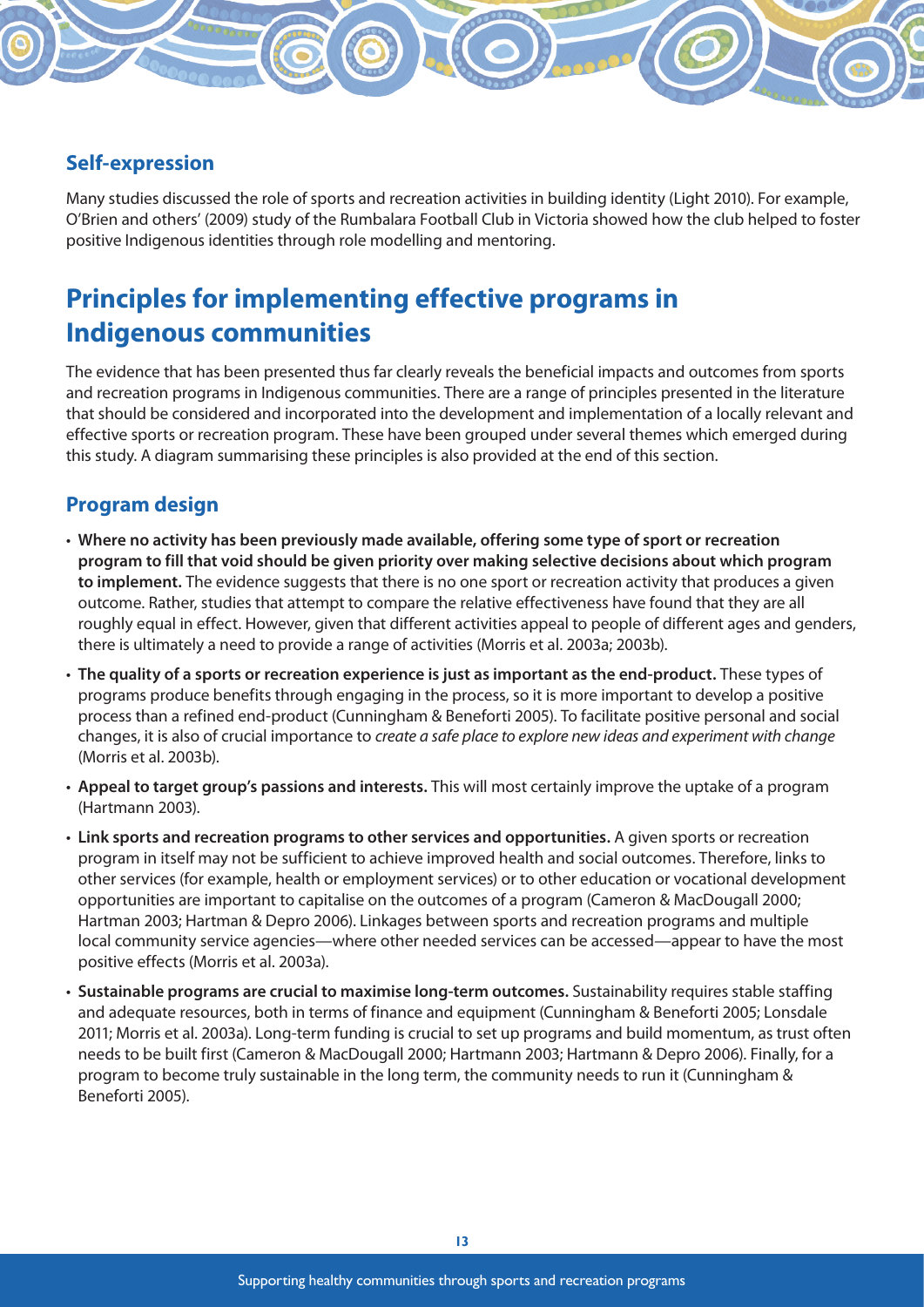- **Promote programs as sport or games to maximise inclusion.** Promoting the wrong focus—for example, badging a program as a health program or education re-engagement program—reduces its attractiveness to young people. It is important not to place the emphasis on the intended outcome of the program when marketing to young people, rather market the activity that the program involves. For example, rather than promoting a program to improve fitness for young people, or one which aims to fix a given issue in the community, a more successful approach would be to promote a traditional games program (Cunningham & Beneforti 2005)—that is, the activity should be promoted rather than the desired outcome.
- **Have senior community members who are willing and able to transmit cultural knowledge to young people** (Higgins 2005). Senior Indigenous community members do want the absolute best for their young people and want opportunities to pass on cultural knowledge (Cairnduff 2001).
- **The quality of relationships in program design and implementation matters.** Where a program increases social exclusion or where service providers do not consult representatives from across the community, there is the potential for sports and recreation programs to drive a wedge in the community. It is important therefore to involve the community in planning and delivering a program (Cairnduff 2001). The sportsperson's or leader's charisma and commitment are vitally important in building a successful and engaging program, as is their relationship with the community (Hartmann 2003; Lonsdale et al. 2011). It is also vitally important that the sportsperson or leader running a program has consistent, regular contact with the community to maintain momentum (Cameron & MacDougall 2000; Lonsdale et al. 2011).
- **Keep costs to a minimum to ensure participation is feasible for those on low incomes** (Cunningham & Beneforti 2005; SA CSI 2007). Many Indigenous communities are among the most socioeconomically disadvantaged in Australia, increasing the possibility that expensive activities or those requiring a lot of specialist equipment are beyond their reach.
- **Evaluation is important and requires funding.** To meaningfully assess the effectiveness of these activities it is important that the processes, outputs and outcomes of programs are carefully evaluated (Lonsdale et al. 2011; Morris 2003b).

#### **Program implementation**

A range of principles also emerged, which specifically relate to the implementation of a program:

- Before commencing a program, **it is important to get to know the community, to build trust, and to allow sufficient lead time to develop the most appropriate project for the local context** (Higgins 2005; Lonsdale et al. 2011). Involving the community in planning the project and incorporating their interests and expectations will maximise buy-in (Cairnduff 2001; Morris 2003b).
- **It is important to provide a range of activities**, to maximise the chances that any individual will find something that engages them (Cairnduff 2001).
- **Attention should be given in program design to ways to address gender issues**. In some Indigenous communities, avoidance relationships may dictate that separate programs are run for males and females. However, in others combined programs may be useful for breaking down negative and limiting gender stereotypes—particularly by providing broader opportunities for girls to participate (Higgins & Burchill 2005).
- **Voluntary participation is important to ensure those involved in a program are receptive to change and learning** (Morris 2003b).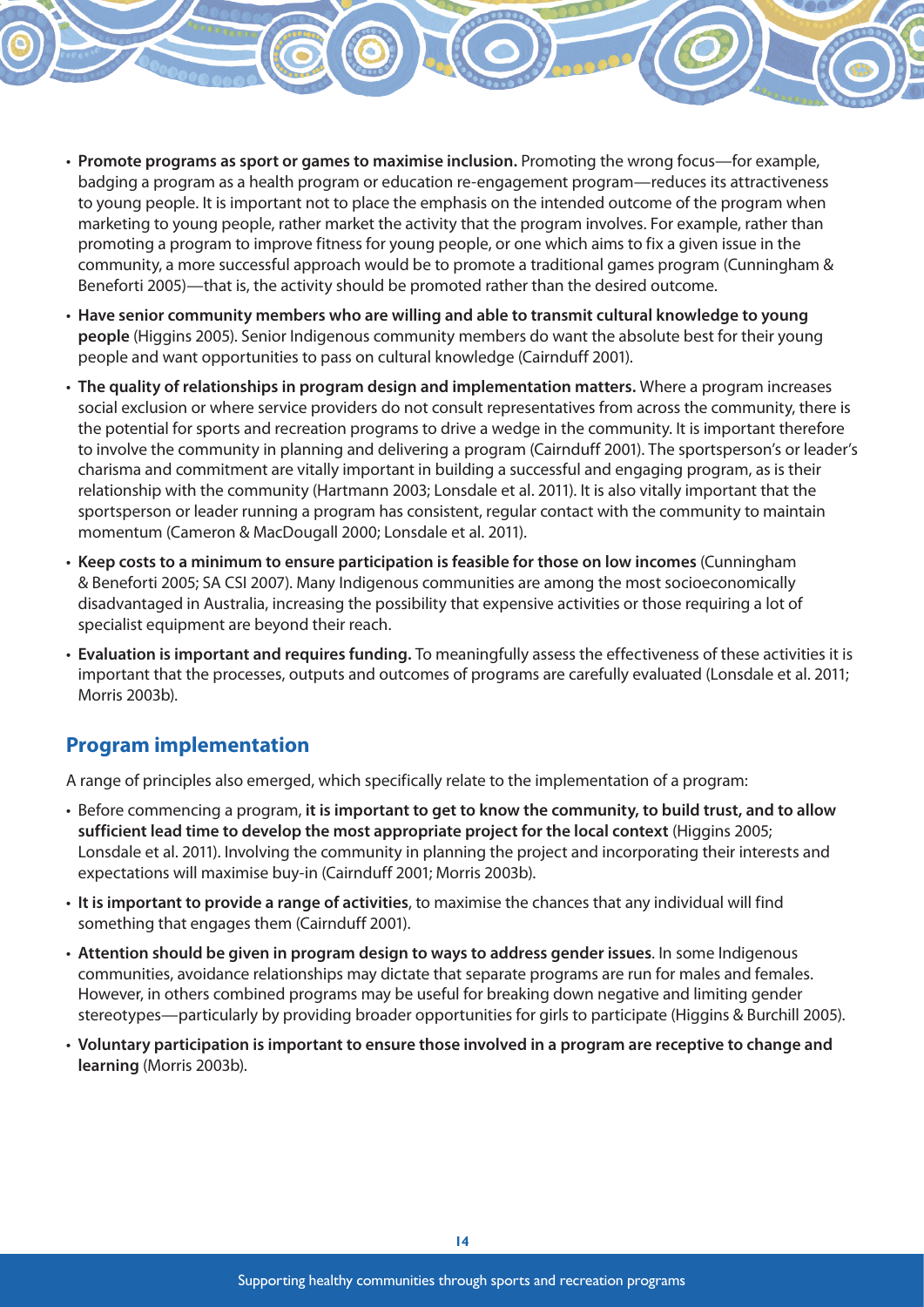- **Some types of projects require short-term, intense interaction to be effective, although others require steady and long-term interaction**. Short-term, intense interaction is particularly important in wilderness adventure programs, where activities that are less than 6 weeks duration typically showing the greatest impact in re-engaging disengaged youth (Cameron & MacDougall 2000; O'Brien et al. 2009). On the other hand, sport activities requiring significant skill development typically produce greater effects when run over 10–20 weeks (O'Brien et al. 2009). Where a program goal is to reduce delinquency, sustained interaction is a key to an effective program (Cameron & MacDougall 2000).
- **Schedule activities at appropriate times** (Cunningham & Beneforti 2005)—for example, programs aimed at tackling boredom in children and youth are most needed outside school hours, on weekends and during school holidays, when they are most likely to be bored and to engage in antisocial behaviour. On the other hand, a program focusing on older adults may be more appropriate during daytime hours.

### **Involving the community**

- Where practical **involve community members who are willing to impart culture and knowledge**. This allows Country and culture to shape a given project and to shape how a program proceeds (Higgins 2005).
- **Fostering collaboration and group ownership may help re-build social cohesion** by providing a space where more marginalised people can begin to build the networks of relationships, and a space where conflict can be explored and resolved (CBSR 2012).
- **Where possible, a whole-of-community holistic approach is important**, in keeping with the communal nature of Indigenous cultures (Cunningham & Beneforti 2005). Where a program aims to improve health and wellbeing, a holistic approach that allows for physical, mental, emotional, spiritual and cultural wellbeing is required to maintain cultural relevance and appropriateness (Morris 2003b; Phipps & Slater 2010).

### **Working with young people**

- **A mix of at-risk and not-at-risk youth** is important to provide pro-social, positive peer role modelling for those at risk of engaging in antisocial behaviour (Morris 2003b); however, careful management of such programs is required to prevent negative peer role modelling for those at highest risk (Bender, 2010; Fergusson et al. 2002; Hurd et al. 2011).
- Where working with youth engaged in risky or antisocial behaviours, it is important to **facilitate successful and healthy risk taking**. This can provide a safer alternative to dangerous or criminal risk taking, which is often used to maintain social standing and image within a group (Morris 2003b).
- **Youth programs should provide opportunities for young people to develop and exhibit leadership**. This maximises learning opportunities (Morris 2003b).
- Where a project is linked to a school, **strong relationships with the school are crucial for maximising the potential for re-engaging disengaged students**. Interested teachers involved in the program are crucial links between the program and the school (Lonsdale et al. 2011).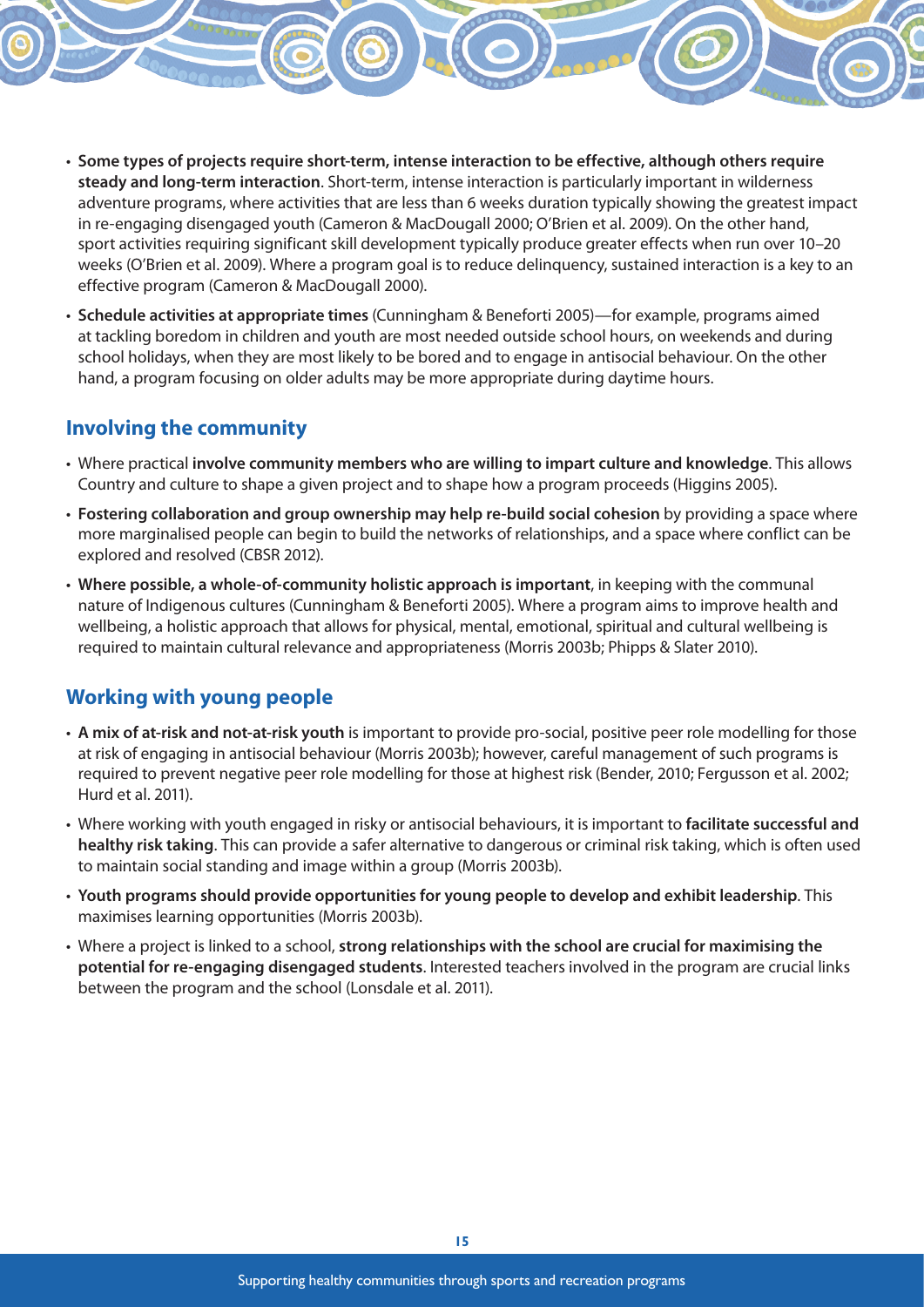#### **Consult and involve Elders**

#### **Involve Community**

- Indigenous languages

- Collaboration and group ownership
- Whole-of-community approach

#### **Working with at-risk young people**

- Mix of at-risk and not-at-risk youth
- Successful and healthy risk taking
- Opportunities to develop and exhibit leadership
	- Strong relationships with schools

#### **Designing the program**

- An activity is better than having no activity - High quality - 'Branding' is important - Appeal to the group's passions and interests - Link to other community services - Sustainable funding and long-term programs - Build quality relationships - Keep running costs to a minimum - Evaluate

#### **Implementing the program**

- Get to know the community before starting - Provide a range of activities - Address gendered access and participation - Voluntary participation - Appropriate project length - Schedule activities at appropriate times

#### **Figure 1: Summary of principles for effective arts programs in Indigenous communities**

## **Areas for further research**

Further study in two specific areas would assist to improve our knowledge of how the benefits of sports and recreation programs help to support healthy Indigenous communities:

- Although evidence suggests that attempting to ultimately prove causality between these types of programs and positive community outcomes is largely a futile exercise, continuing to build a body of evaluation will provide additional evidence around the nature of these benefits and the mechanisms by which they are produced.
- Longitudinal studies of program outcomes will help to capture and assess the magnitude of those benefits that appear to take longer to form than the average program funding cycle would allow.

In June 2013, The Commonwealth House of Representatives Standing Committee on Aboriginal and Torres Strait Islander Affairs (HoRSCATSIA 2013) tabled a report into the contribution of sport to Indigenous wellbeing and mentoring. The Committee found that, overall, the evidence supported the concept that sport has a positive impact on Indigenous wellbeing and mentoring. The Committee established that sport could contribute positively to achieving targets for closing the gap between Indigenous and non-Indigenous Australians in areas such as health, education and employment (HoRSCATSIA, 2013:v).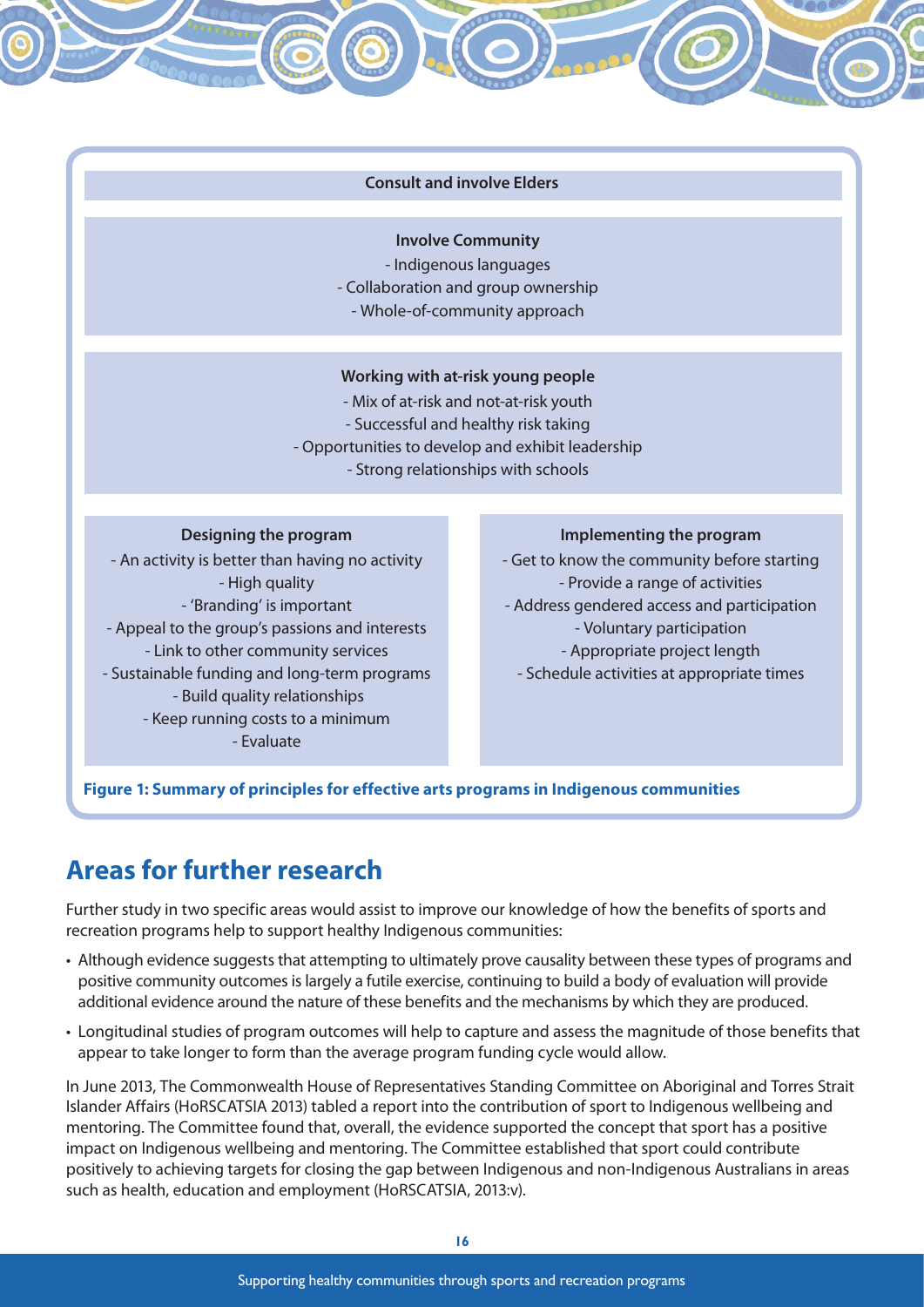Recommendations from the Inquiry include (but are not limited to): the development of a framework of service delivery and evaluation for Commonwealth agencies which fund sport programs; base funding and coordination assistance to Indigenous regional and state sporting carnivals; longer-term funding to Indigenous sports programs (preferably over 3-year cycles); development of Indigenous participation in supporting roles around sports such as coaching, umpiring, health work and administration; prioritising funding and strategies to increase Indigenous female participation in physical activity; and support for initiatives that increase the array of

Indigenous sporting role models at all levels (HoRSCATSIA, 2013:xiii–xv).

# **Conclusion**

A broad array of evidence clearly demonstrates the beneficial effects of participation in sports and recreation for supporting healthy Aboriginal and Torres Strait Islander communities. These activities provide a safe place for people to learn new skills, explore and confront both personal and community trauma and dysfunction, and build social networks. This paper has outlined a range of successful practices as well as some broad principles for effectively implementing sports or recreation programs. It should be noted that although adhering to these principles is likely to result in effective programs, causal links between sports or recreation programs and specific outcomes are almost impossible to demonstrate. Therefore, care should be taken to design specific programs in consultation with the community in which they will be carried out, to ensure relevance and the best possible uptake of the program.

# **Appendix 1**

The Closing the Gap Clearinghouse Assessed Collection includes summaries of research and evaluations that provide information on what works to overcome Indigenous disadvantage across the seven Council of Australian Governments building block topics.

Table A1 contains a list of selected research and evaluations that were the key pieces of evidence used in this Resource Sheet. The major components are summarised in the Assessed collection.

To view the Assessed collection, visit <http://www.aihw.gov.au/closingthegap/collections/>.

#### **Table A1: Assessed collection items for** *Supporting healthy communities through sports and recreation programs*

| Title                                                                                                                                               | Year | Author/s                   |
|-----------------------------------------------------------------------------------------------------------------------------------------------------|------|----------------------------|
| Indigenous sporting events: more than just a game                                                                                                   | 2011 | Ruhanen L & Whiteford M    |
| Children's social and personal development through sport: a case study of an Australian<br>swimming club                                            | 2010 | Light RL                   |
| Rethinking sports-based community crime prevention: A preliminary analysis of the<br>relationship between midnight basketball and urban crime rates | 2006 | Hartmann D & Depro B       |
| Investigating indicators for measuring the health and social impact of sport and recreation<br>programs in Australian Indigenous communities        | 2005 | Cunningham J & Beneforti M |
| Theorizing sport as social intervention: a view from the grassroots                                                                                 | 2003 | Hartmann D                 |
| Sport and recreation for Indigenous youth in the Northern Territory: scoping research<br>priorities for health and social outcomes                  | 2001 | Cairnduff S                |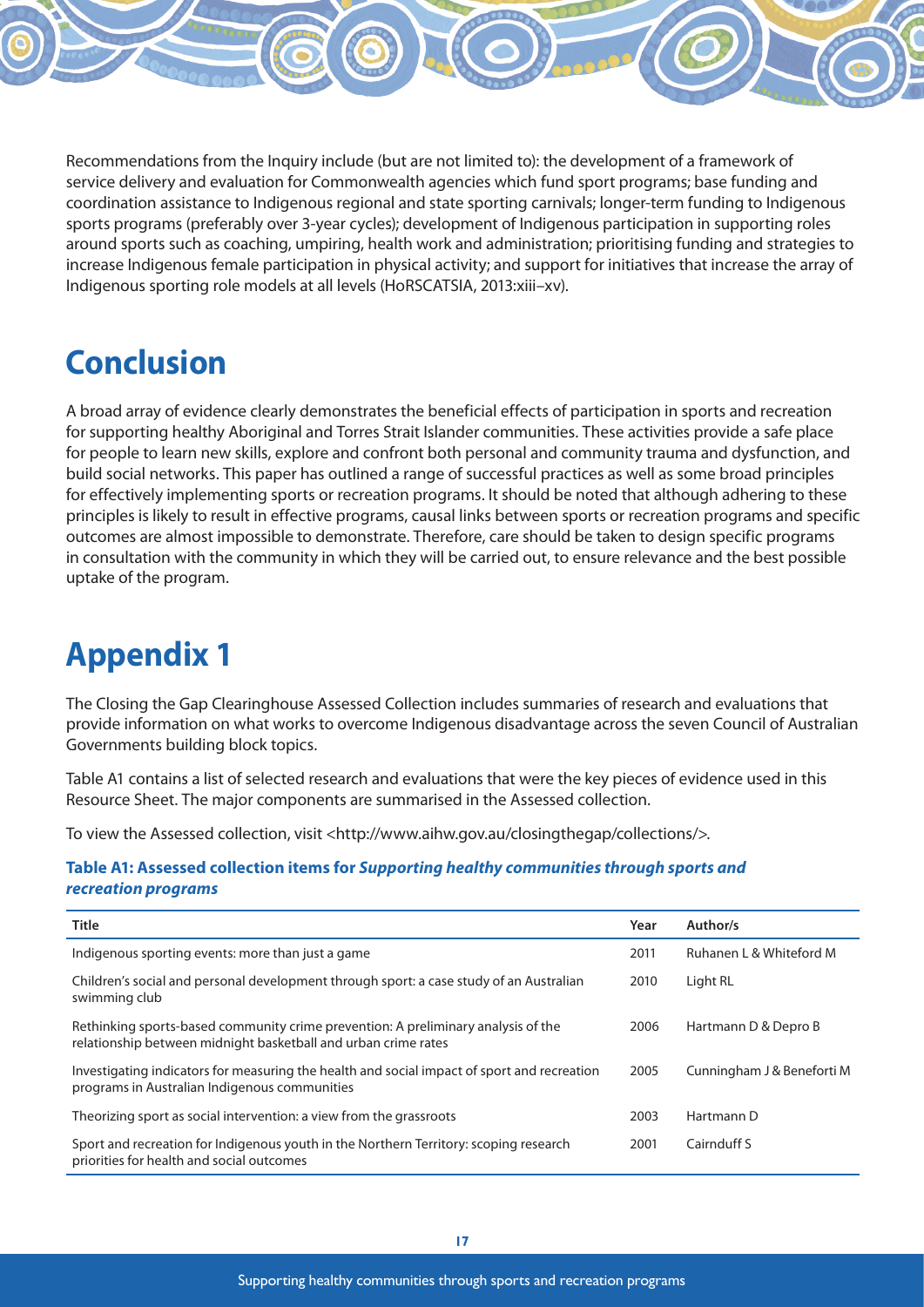Table A2 contains a list of Closing the Gap Clearinghouse issues papers and resource sheets related to this resource sheet.

To view the publications, visit <http://www.aihw.gov.au/closingthegap/publications/>.

#### **Table A2: Related Clearinghouse resource sheets and issues papers**

| <b>Title</b>                                                                                                                 | Year | Author                                           |
|------------------------------------------------------------------------------------------------------------------------------|------|--------------------------------------------------|
| Supporting healthy communities through arts programs                                                                         | 2013 | Ware V-A                                         |
| Mentoring programs for Indigenous youth at risk                                                                              | 2013 | Ware V-A                                         |
| Trauma-informed services and trauma-specific care for Indigenous Australian children                                         | 2013 | Atkinson J                                       |
| Strategies and practices for promoting the social and emotional wellbeing of Aboriginal and<br>Torres Strait Islander people | 2013 | Closing the Gap<br>Clearinghouse                 |
| Strategies to minimise the incidence of suicide and suicidal behaviour                                                       | 2013 | Closing the Gap<br>Clearinghouse                 |
| Parenting in the early years: effectiveness of parenting support programs for Indigenous families                            | 2012 | Mildon R & Polimeni M                            |
| Early learning programs that promote children's developmental and educational outcomes                                       | 2012 | Harrison LJ, Goldfeld S,<br>Metcalfe E & Moore T |
| Healthy lifestyle programs for physical activity and nutrition                                                               | 2011 | Closing the Gap<br>Clearinghouse                 |
| Effective practices for service delivery coordination in Indigenous communities                                              | 2011 | Stewart J, Lohoar S &<br>Higgins D               |

# **References**

ABS (Australian Bureau of Statistics) 2010. Aboriginal and Torres Strait Islander peoples: Aspects of sport and recreation. Standing Committee on Recreation and Sport Research Group by the National Centre for Culture and Recreation Statistics. Canberra: Australian Bureau of Statistics.

ACER (Australian Council for Educational Research) 2011. Evaluation of the Sporting Chance Program. Melbourne: ACER.

AIFS (Australian Institute of Family Studies) 2011. Teaching life skills to disengaged young males through sports-based mentoring. Promising practice profile. Melbourne: AIFS. Viewed 17 July 2013, <http://www.aifs.gov.au/cafca/ppp/profiles/la\_sports\_mentoring\_program.html>.

Allard T, Ogilvie J & Stewart A 2007. The efficacy of strategies to reduce juvenile offending. Brisbane: Justice Modelling @ Griffith, Griffith University.

Atherley K 2006. Sport and community cohesion in the 21st century: understanding linkages between sport, social capital and the community. Perth: Department of Sport and Recreation, Western Australia.

Bender K 2010. Why do some maltreated youth become juvenile offenders? A call for further investigation and adaptation of youth services. Children and Youth Services Review 32:466-473.

Cairnduff S 2001. Sport and recreation for Indigenous youth in the Northern Territory: scoping research priorities for health and social outcomes. Darwin: Cooperative Research Centre for Aboriginal and Tropical Health and Australian Sports Commission.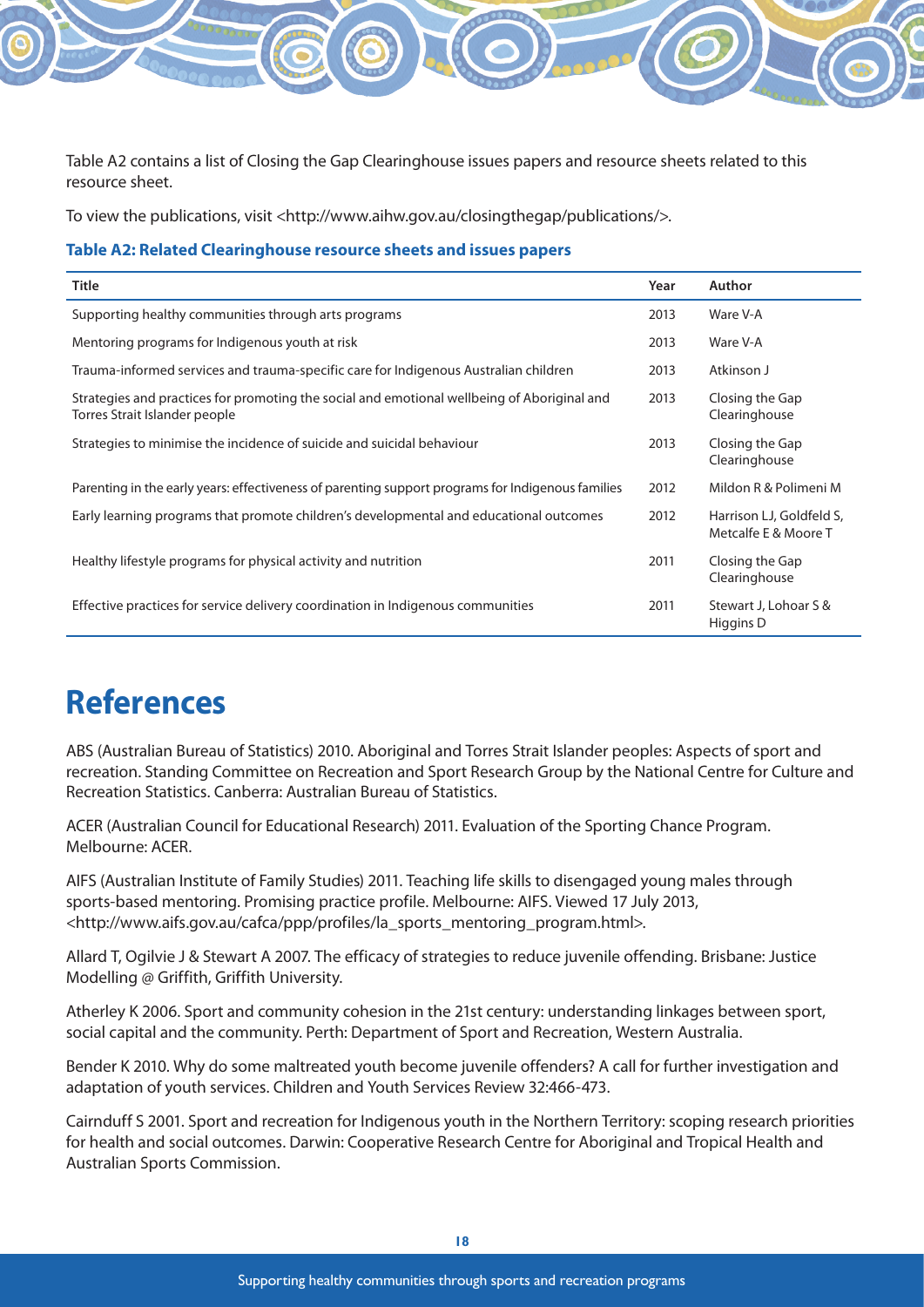

Cameron M & MacDougall C 2000. Crime prevention through sport and physical activity, trends & issues No. 165. Canberra: Australian Institute of Criminology.

Cappo D 2007. To break the cycle: prevention and rehabilitation responses to serious repeat offending by young people. Adelaide: Commissioner for Social Inclusion.

CBSR (Colmar Brunton Social Research) 2012. Evaluation of the AFL Remote Regional Development Program – Wadeye. Canberra: Australian Government Department of Families, Housing, Community Services and Indigenous Affairs.

Cunningham J & Beneforti M 2005. Investigating indicators for measuring the health and social impact of sport and recreation programs in Australian Indigenous communities. International Review for the Sociology of Sport 40(1):89–98.

Delfabbro P & Day A 2003. Programs for anti-social minority youth in Australia and New Zealand—a literature review. Report prepared for the Centre for Evaluation of Social Services, Stockholm, Sweden. Stockholm: Socialstyrelsen [National Board of Health and Welfare]. Viewed 27 May 2013, <http://www.socialstyrelsen.se/Lists/ Artikelkatalog/Attachments/10643/2003-110-19\_200311019.pdf>.

Fergusson DM, Swain-Campbell NR & Horwood LJ 2002. Deviant peer affiliations, crime and substance use: A fixed effects regression analysis. Journal of Abnormal Child Psychology 30(4):419−430.

Fogarty W & Schwab RG 2012. Indigenous education: experiential learning and learning through country. CAEPR working paper no. 80. Canberra: Centre for Aboriginal Economic Policy Research, The Australian National University. Viewed 17 July 2013, <http://caepr.anu.edu.au/Publications/WP/2012WP80.php>.

Frazier SL, Cappella E & Atkins MS 2007. Linking mental health and after school systems for children in urban poverty: preventing problems, promoting possibilities. Administration and Policy in Mental Health and Mental Health Services Research 34(4):389–99. doi:10.1007/s10488-007-0118-y.

Hartmann D 2003. Theorizing sport as social intervention: a view from the grassroots. Quest 55(2):118–40. doi:10.1 080/00336297.2003.10491795.

Hartmann D & Depro B 2006. Rethinking sports-based community crime prevention: A preliminary analysis of the relationship between midnight basketball and urban crime rates. Journal of Sport & Social Issues 30(2):180–96.

Higgins D (ed.) 2005. Early learnings: Indigenous community development projects. Telstra Foundation research report vol. 2. Melbourne: Australian Institute of Family Studies & Telstra Foundation. Viewed 19 July 2013, <http://www.aifs.gov.au/nch/pubs/reports/telstra2/telstra2.html>.

Higgins D & Burchill M 2005. Project 13: Swan Nyungar Sports Education Program. In: Higgins D (ed.). Early learnings: Indigenous community development projects. Telstra Foundation research report vol. 2. Melbourne: Australian Institute of Family Studies 62–5. Viewed 19 July 2013, <http://www.aifs.gov.au/nch/pubs/reports/ telstra2/telstra2.html>.

HoRSCATSIA (House of Representatives Standing Committee on Aboriginal and Torres Strait Islander Affairs) 2011. Doing time - time for doing: Indigenous youth in the criminal justice system. Canberra: Commonwealth of Australia.

HoRSCATSIA (House of Representatives Standing Committee on Aboriginal and Torres Strait Islander Affairs) 2013. Sport - more than just a game: the contribution of sport to Indigenous wellbeing and mentoring. Canberra: Commonwealth of Australia.

Hunter C 2012. Is resilience still a useful concept when working with children and young people? CFCA Paper No. 2. Melbourne: Australian Institute of Family Studies.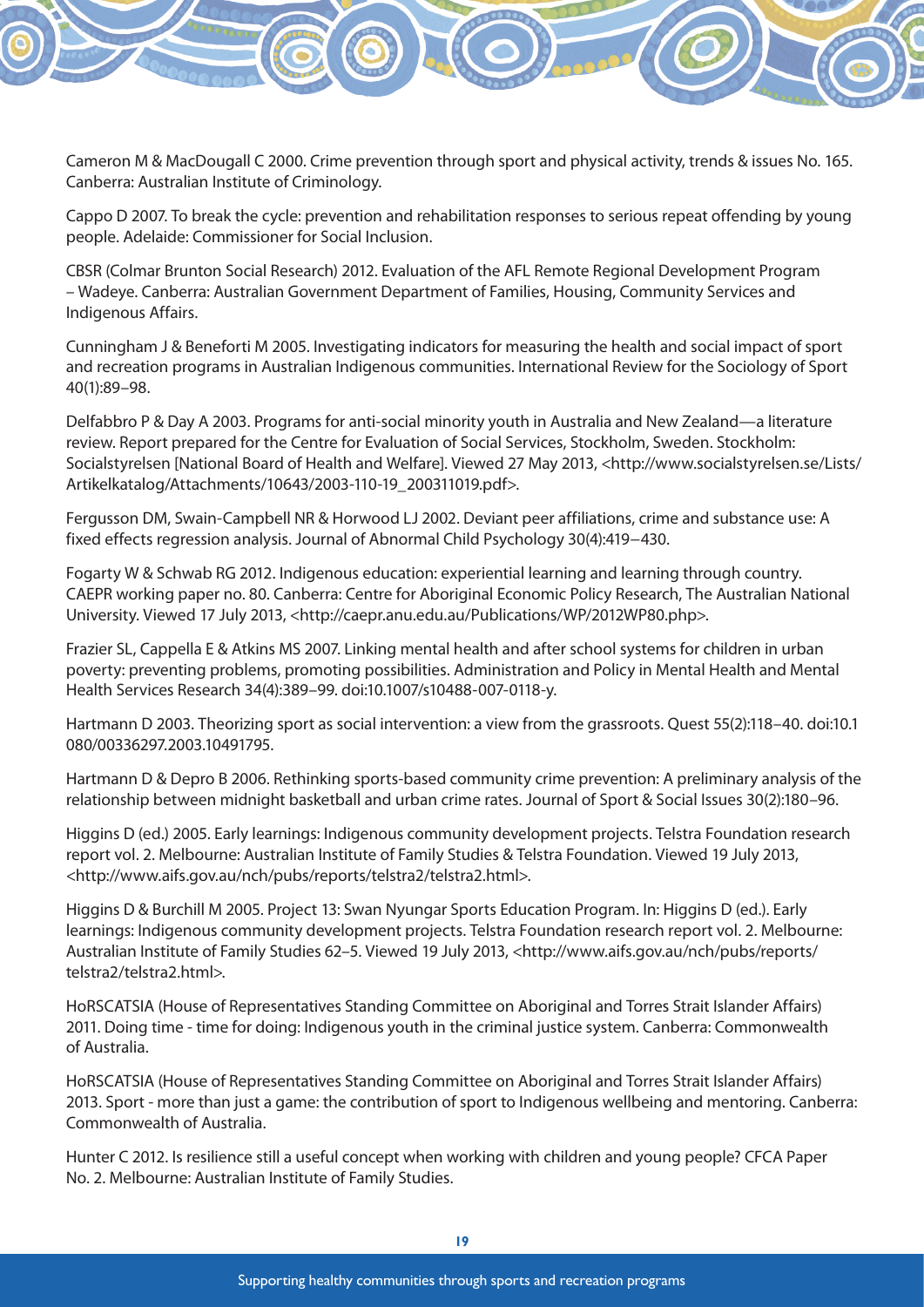

Hurd NM, Zimmerman MA & Reischl TM 2011. Role model behaviour and youth violence: A study of positive and negative effects. The Journal of Early Adolescence 31(2):323-354.

Judicial Commission of New South Wales 2011. Mentoring Indigenous young people: the Tribal Warrior program. Judicial Officers' Bulletin 23(1):5-6.

Light RL 2010. Children's social and personal development through sport: a case study of an Australian swimming club. Journal of Sport & Social Issues 34(4):379–95.

Lonsdale M, Wilkinson J, Armstrong S, McClay D, Clerke S, Cook J et al. 2011. Evaluation of the Sporting Chance Program. Prepared for the Australian Government Department of Education, Employment and Workplace Relations. Melbourne: Australian Council for Educational Research. Viewed 17 July 2013, <http://research.acer.edu.au/policy\_analysis\_misc/14/>.

Morris L, Sallybanks J & Willis K 2003a. Sport, physical activity and antisocial behaviour in youth. Prepared for the Australian Sports Commission. Research and public policy series no. 49. Canberra: Australian Institute of Criminology. Viewed 19 July 2013, <http://www.aic.gov.au/publications/current%20series/rpp/41-60/rpp49.html>.

Morris L, Sallybanks J, Willis K & Makkai T 2003b. Sport, physical activity and antisocial behaviour in youth. Trends & Issues in Crime and Criminal Justice No.249. Canberra: Australian Institute of Criminology.

Nichols G 2007. Sport and crime reduction: the role of sports in tackling youth crime. London: Routledge.

O'Brien M, Paradies Y, Reilly R, Shoemborn D, Crumpen T, Briggs P et al. 2009. Leadership and role models for young Indigenous Australians involved in the Rumbalara Football Netball Club. Pimatisiwin: A Journal of Aboriginal and Indigenous Community Health 7(2):201–24.

Parker E, Meiklejohn B, Patterson C, Edwards K, Preece C, & Shuter P et al. 2006. Our games our health: a cultural asset for promoting health in Indigenous communities. Health Promotion Journal of Australia 17(2):103–8.

Phipps P & Slater L 2010. Indigenous cultural festivals: evaluating impact on community health and wellbeing (A report to the Telstra Foundation). Melbourne: Globalism Research Centre, RMIT University.

Reimers CD, Knapp G & Reimers AK 2012. Does physical activity increase life expectancy? A review of the literature. Journal of Aging Research Volume 2012. Viewed 6 November 2013, <http://www.hindawi.com/journals/jar/2012/243958/>.

Ruhanen L & Whitford M 2011. Indigenous sporting events: more than just a game. International Journal of Event Management Research 6(1):33-51.

Rynne S & Rossi T 2012. The impact of Indigenous community sports programs: the case of surfing. Canberra: Australian Sports Commission.

Sabo D, Miller KE, Melnick MJ, Farrell MP & Barnes GM 2005. High school athletic participation and adolescent suicide: a nationwide US study. International Review for the Sociology of Sport 40(1):5–23.

SA CSI (South Australian Commissioner for Social Inclusion) 2007. To break the cycle: prevention and rehabilitation responses to serious repeat offending by young people. Adelaide: South Australian Department of the Premier and Cabinet. Viewed 17 July 2013, <http://blogs.dfc.sa.gov.au/cfs-filesystemfile.ashx/ key/CommunityServer-Components-PostAttachments/00-00-00-25-45/Break-the-Cycle-\_2D00\_-Prevention-and-Rehabilitation-Responses-Report-2007.pdf>.

Slater L 2010. 'Calling our Spirits Home' Indigenous cultural festivals and the making of a good life. Cultural Studies Review 16(1):143–154.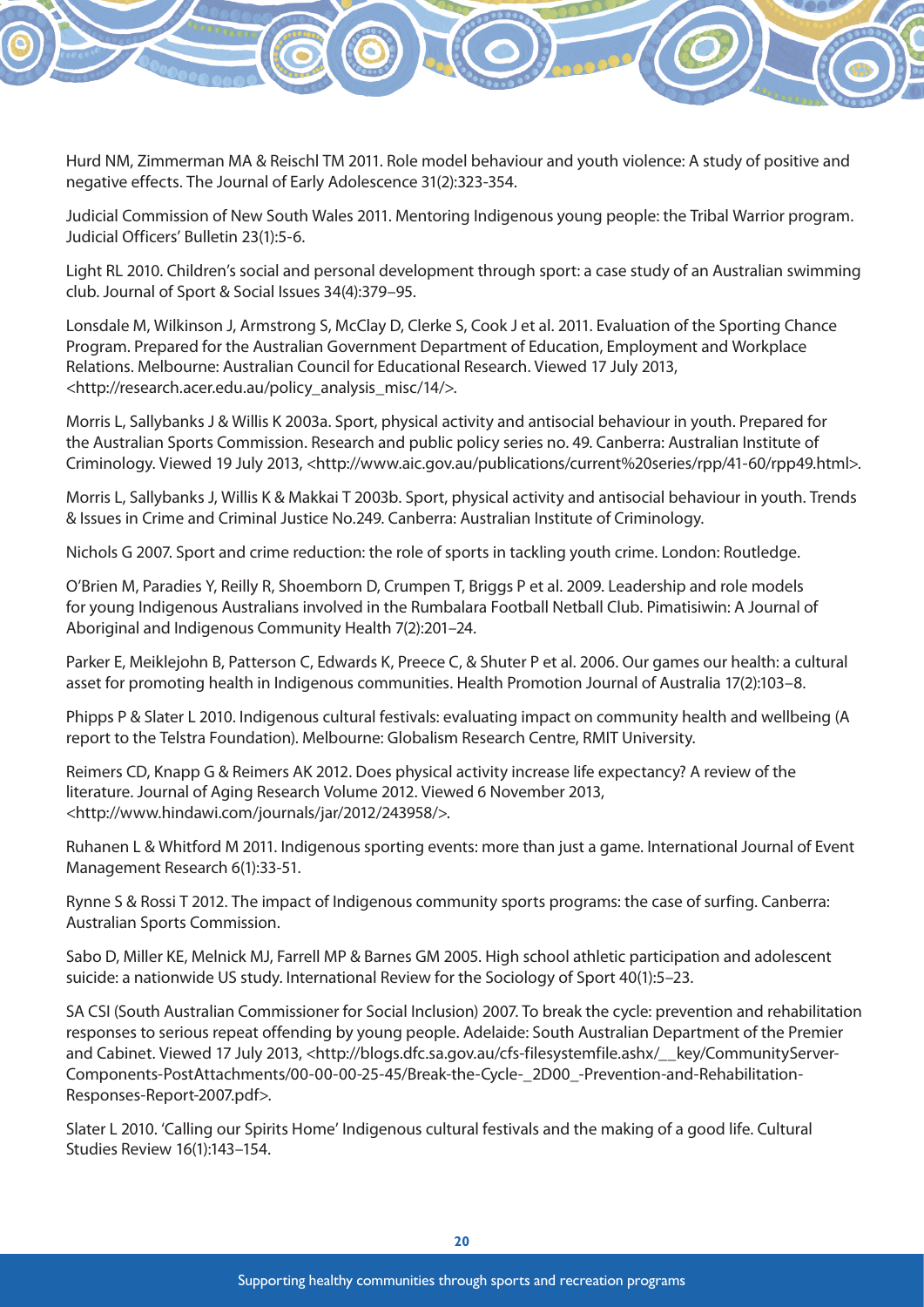Stojanovski A 2010. Dog Ear Cafe: how the Mt Theo Program beat the curse of petrol sniffing. Melbourne: Hybrid Publishers.

Tonts M 2005. Competitive sport and social capital in rural Australia. Journal of Rural Studies 21(2):137–49.

VicHealth 2010. Opportunities for social connection: a determinant of mental health and wellbeing. Summary of learnings and implications. Melbourne: Victorian Health Promotion Foundation. Viewed 19 July 2013, <http://www.vichealth.vic.gov.au/Publications/Social-connection/Opportunities-for-social-connection.aspx>.

## **Acknowledgements**

Dr Vicki-Ann Ware was a Senior Research Officer in the Closing the Gap Clearinghouse, on staff at the Australian Institute of Family Studies in Melbourne. She is currently associate lecturer in politics and policy studies at Deakin University and is an Adjunct Research Associate of the Sir Zelman Cowan School of Music, Monash University.

Veronica Meredith is a Research Officer with the Australian Institute of Family Studies, currently working within the Closing the Gap Clearinghouse. She has experience in research synthesis and program evaluation analysis within the Child Family Community Knowledge Exchange and the former National Child Protection Clearinghouse. Her area of interest is child and adolescent mental health and wellbeing, particularly in relation to child maltreatment and young offenders.

# **Terminology**

**Indigenous:** 'Aboriginal and Torres Strait Islander' and 'Indigenous' are used interchangeably to refer to Australian Aboriginal and/or Torres Strait Islander peoples. The Closing the Gap Clearinghouse uses the term 'Indigenous Australians' to refer to Australia's first people.

# **Funding**

The Closing the Gap Clearinghouse is an initiative of the Council of Australian Governments, jointly funded by all Australian governments. It is being delivered by the Australian Institute of Health and Welfare in collaboration with the Australian Institute of Family Studies.

# **Suggested citation**

Ware V-A & Meredith V 2013. Supporting healthy communities through sports and recreation programs. Resource sheet no. 26. Produced for the Closing the Gap Clearinghouse. Canberra: Australian Institute of Health and Welfare & Melbourne: Australian Institute of Family Studies.